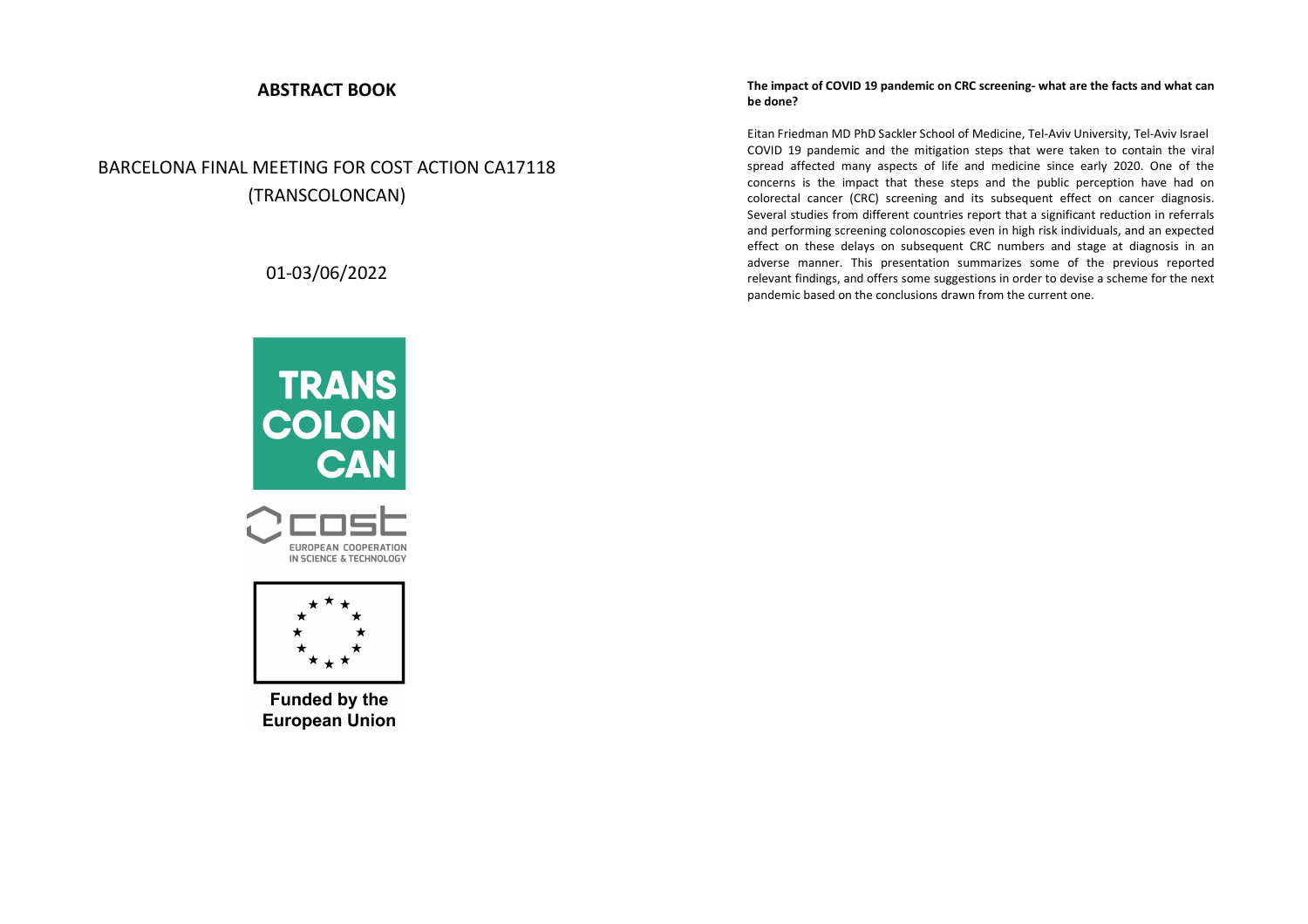## **Functional characterization of miR-93-5p in colorectal cancer by in vitro assays and in vivo chorioallantoic membrane assay**

Jovana Despotović1, Ana Monteiro2, Regine Schneider-Stock2, Aleksandra Nikolić1 1 Institute of Molecular Genetics and Genetic Engineering, University of Belgrade, Belgrade, Serbia

2 Experimental Tumorpathology, Institute of Pathology, University Hospital of Friedrich-Alexander University Erlangen-Nürnberg, Erlangen, Germany

Background: MicroRNAs (miRNAs) have been implicated in the growth, progression, and metastasis of different tumors, including colorectal cancer (CRC). MiR-93-5p has been reported to have oncogenic and tumor-suppressive roles in different tumor kinds. The functional role of miR-93-5p in CRC has yet to be clarified. The aim of this study was to analyze the role of miR-93-5p in CRC cell proliferation, cycle and death, migration, angiogenesis, and tumor growth.

Material and Methods: Primary CRC cell line HCT116 and a metastatic SW620 CRC cell line were treated with miR-93-5p mimic or inhibitor, in order to increase or decrease miR-93-5p expression, respectively. Proliferation, cell cycle, anoikis, migration, and angiogenesis were analyzed by crystal violet staining, propidium iodide staining and flow cytometry, detachment assay, wound-healing assay, and tube formation assay, respectively. Tumor growth was analyzed by measuring the total ovograft volume in the in vivo chick embryo chorioallantoic membrane (CAM) assay.

 Results: Increased or decreased miR-93-5p expression did not have an effect on HCT116 and SW620 cell proliferation, cell cycle distribution, anoikis and migration in vitro, or tumor growth in vivo. Treatment with miR-93-5p mimic induced tube formation in both HCT116 and SW620 cells.

Conclusions: MiR-93-5p does not mediate CRC cell proliferation, cell cycle, death, migration, and tumor growth which was confirmed by CAM assay in vivo. MiR-93-5p promoted CRC angiogenesis in vitro. Since CAM assay is well established model system for analysis of angiogenesis, CAM assay could be also used in further experiments to confirm the role of miR-93-5p in angiogenesis.

## **Evaluation of m6a methylation of miR-93 direct targets in digestive cancer cellular models**

## Elena Fernandez-Castañer

Gastrointestinal & Pancreatic Oncology Group, Centro de Investigación Biomédica en Red de Enfermedades Hepáticas y Digestivas (CIBERehd)/Hospital Clínic of Barcelona/Institut d'Investigacions Biomèdiques August Pi i Sunyer (IDIBAPS), University of Barcelona, 08036 Barcelona, Catalonia, Spain.

MiR-93 has been reported to be overexpressed in a number of types of cancers including gastric cancer and pancreatic ductal adenocarcinoma (PDAC), acting as an oncomiR. N-6 methyladenosine is known to be the most abundant type of RNA methylation, and has been reported to appear in mRNAs during the miRNA-mediated mRNA silencing. The aim of the scientific stay is to evaluate the effect of miR-93-5p alteration on the N-6 methyl adenosine (m6a) methylation profile of its candidate target mRNAs in cellular models of PDAC depleted of miR-93. This objective will be accomplished by performing RNA m6a immunoprecipitation experiments. Global levels of m6a will be evaluated. 3'UTR methylation of proteins selected as potential targets of miR-93 in previous studies (CRMP2, YES1, MAPRE1), will be analysed and discussed.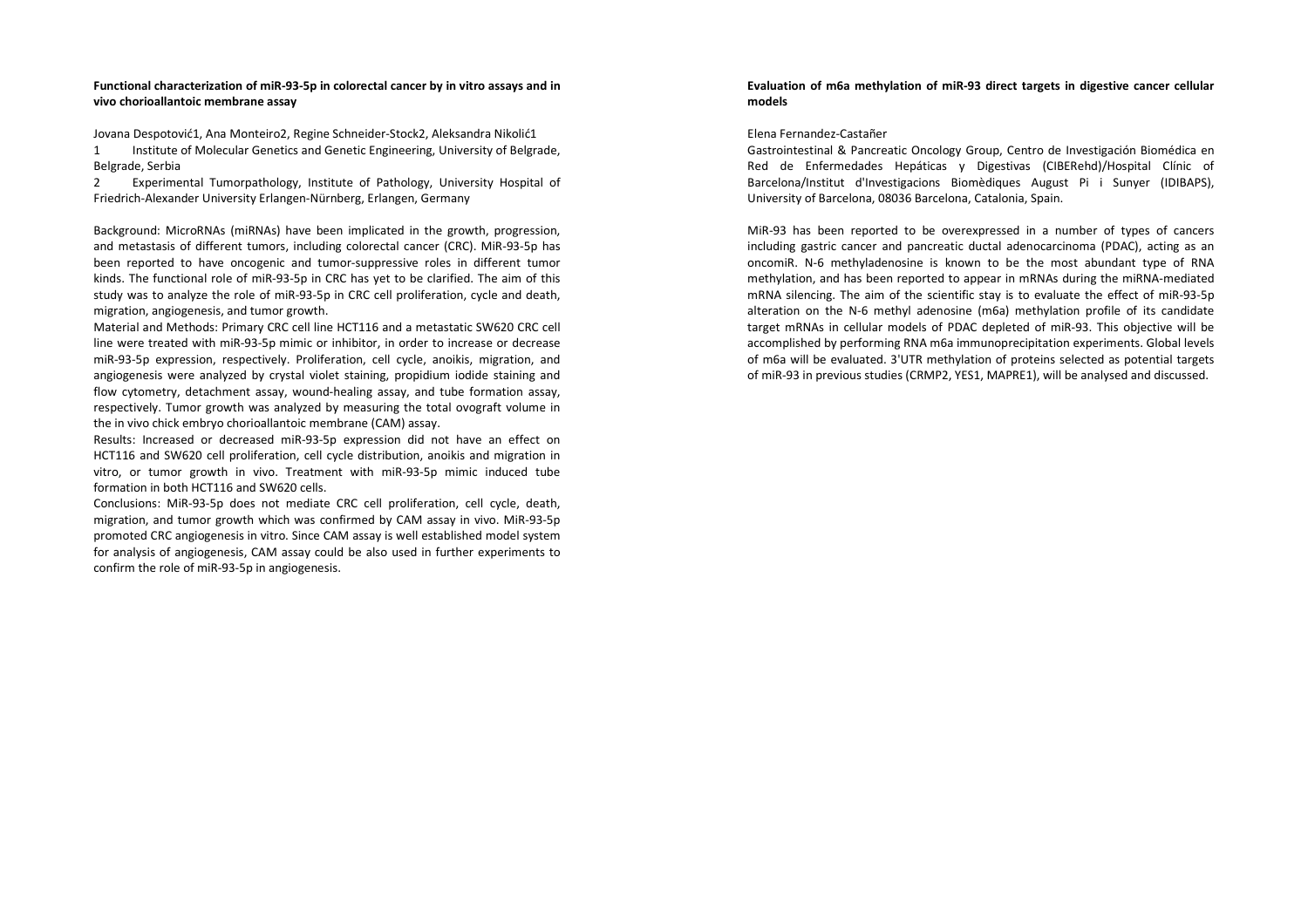## **Profiling the response to neoadjuvant chemoradiotherapy in locally advanced rectal cancer using data independent acquisition mass spectrometry (DIA-MS)**

Aleksandra Stefanović1, Vasiliki Lygirou2, Mladen Marinković3, Vladimir Nikolić4, Suzana Stojanović-Rundić3,5, Radmila Janković1, Antonia Vlahou2, Jerome Zoidakis2, Remond Fijneman6, Sergi Castellvi-Bel7, Martina Samiotaki8, Milena Čavić1

1Department of Experimental Oncology, Institute for Oncology and Radiology of Serbia, Belgrade, Serbia

2Department of Biotechnology, Biomedical Research Foundation, Academy of Athens, Athens, Greece

3Clinic for Radiation Oncology and Diagnostics, Department of Radiation Oncology, Institute for Oncology and Radiology of Serbia, Belgrade, Serbia

 4Clinic for Medical Oncology, Institute for Oncology and Radiology of Serbia, Belgrade, Serbia

5Faculty of Medicine, University of Belgrade, Belgrade, Serbia

6Department of Pathology, The Netherlands Cancer Institute, Amsterdam, the Netherlands

 7Gastroenterology Department, Institut d'Investigacions Biomèdiques August Pi i Sunyer (IDIBAPS), Centro de Investigación Biomédica en Red de Enfermedades Hepáticas y Digestivas (CIBERehd), Hospital Clínic, University of Barcelona, Barcelona, Spain

8Protein Chemistry Facility, Biomedical Sciences Research Center "Alexander Fleming", Vari , Greece

Introduction Neoadjuvant chemoradiotherapy (nCRT) has been widely used to improve the local control rate and survival rate in patients with locally advanced rectal cancer (LARC). Response to treatment varies among patients and it is still unknown who will have the best benefit from nCRT. The aim of this study was to discover the specific tissue molecular features that might lead to different responses to treatment. Research groups Greece, the Netherlands, Serbia and Spain collaborated on this project through two bilateral STSMs supported by the COST CA17118 TRANSCOLONCAN, and through one Twinning (HORIZON-WIDERA-2021-ACCESS-03) grant application.

Material and method During the period 2018-2019, pretreatment FFPE tissue samples from 97 patients diagnosed with LARC (stage II/III) were gathered at the Institute for Oncology and Radiology of Serbia. All patients were treated with neoadjuvant chemoradiotherapy (5-FU/Leucovorin) and their response was evaluated using a tumor regression grade (TRG) system. Depending on TRG the cohort was divided into responders/non-responders (TRG1/2 vs. TRG 3-5, Mandard scale). Data independent acquisition mass spectrometry (DIA-MS) was performed on a carefully selected cohort with the aim of analyzing patients who had the most distinctly different response to therapy. Bearing this in mind, we selected a group of 20 patients (11 non-responders and 9 responders) and analyzed their proteomic profiles. DIA-NN was used for searching the spectra and the Perseus software were used for the statistical analysis of data, while enrichment pathway analysis was performed using Metascape.

 Results and discussion In total 4849 proteins were identified in 20 rectal cancer FFPE samples. Principal Component Analysis (PCA) indicates that responders compared to non-responders have a significantly different proteomics profile. Statistical analysis using a two-sided t-test resulted in the identification of 871 differentially expressed proteins (p<0.05) (235 overexpressed in responders and 636 overexpressed in nonresponders). Fundamental cell processes (RNA processing, DNA processing, translation, and extension of telomeres), as well as neutrophil degranulation, were identified as the key characteristics of the responder's group by pathway enrichment analysis. The non-responder group, on the other hand, is characterized by signaling pathways related to intracellular/extracellular transport, and biomolecule metabolism (lipids, vitamins, cofactors, carbohydrates, nucleosides).

Conclusion The DIA-MS approach offered unprecedented proteome coverage for FFPE samples. The differentially expressed proteins and biological processes constitute interesting findings that hold the potential for improving LARC patient management.

Acknowledgements: This study is based upon work from COST Action CA17118, supported by COST (European Cooperation in Science and Technology); www.cost.eu. We acknowledge support of this work by the project "The Greek Research Infrastructure for Personalised Medicine (pMED-GR)" (MIS 5002802) which is implemented under the Action "Reinforcement of the Research and Innovation Infrastructure", funded by the Operational Programme "Competitiveness, Entrepreneurship and Innovation" (NSRF 2014-2020) and co-financed by Greece and the European Union (European Regional Development Fund). This study was supported by the Ministry of Education and Science of the Republic of Serbia (Agreement No. 451-03-68/2022-14/200043). MC is supported by the Science Fund of the Republic of Serbia (PROMIS TRACEPIGEN project No. 6060876).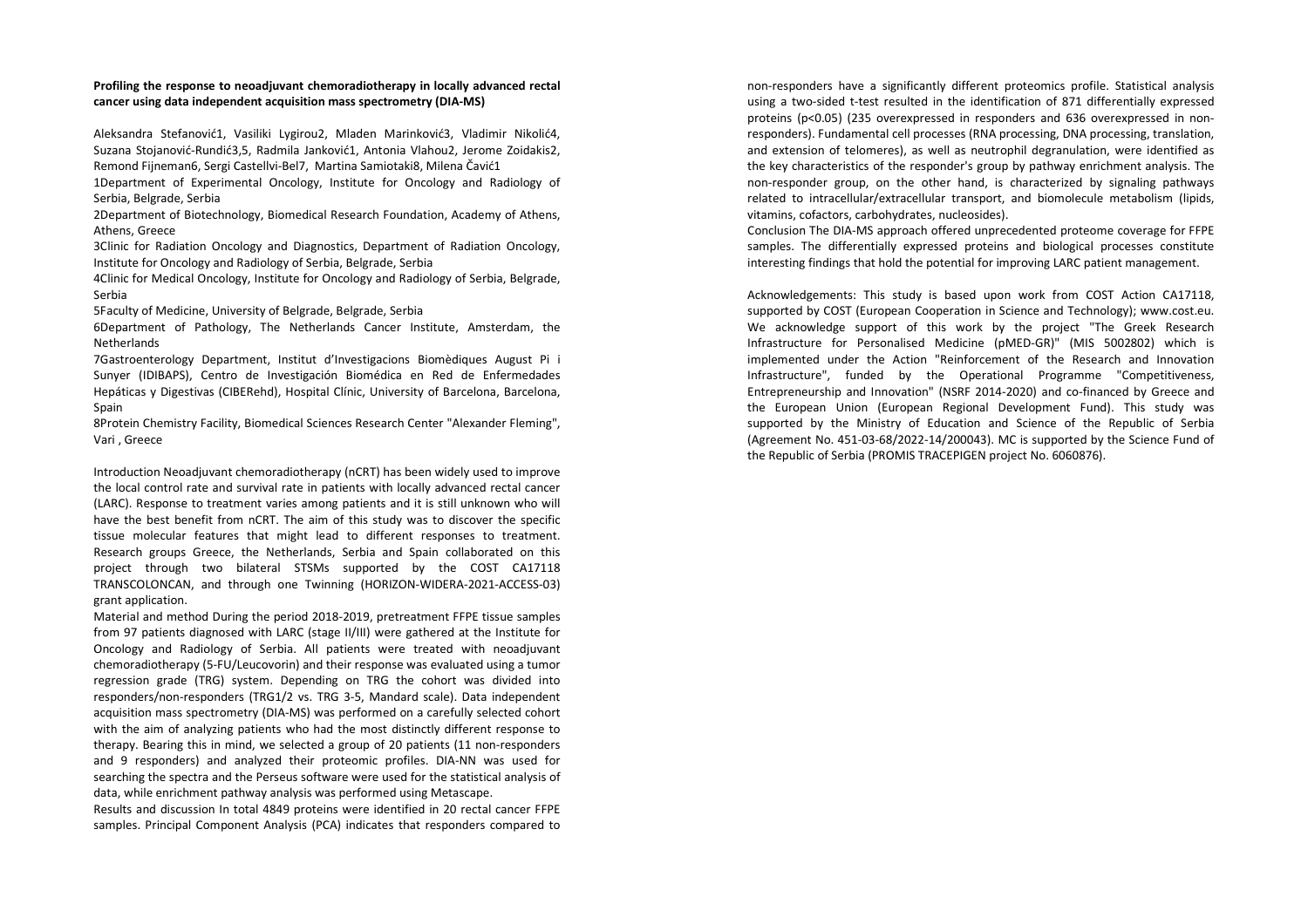## **Proteomic profiling of locally advanced rectal cancer before and after neoadjuvant chemoradiotherapy**

Tamara Babic1, Vasiliki Lygirou2, Jovana Rosic3, Marko Miladinov4, Aleksandra Djikic Rom4, Eirini Baira5, Rafael Stroggilos2, Eftychia Pappa2, Jerome Zoidakis2, Zoran Krivokapic3,4,6, Aleksandra Nikolic1\*

1Institute of Molecular Genetics and Genetic Engineering, University of Belgrade, Belgrade, Serbia

 2Biotechnology Division, Centre of Basic Research, Biomedical Research Foundation of The Academy of Athens (BRFAA), Athens, Greece

3School of Medicine, University of Belgrade, Belgrade, Serbia

 4Clinic for Digestive Surgery - First Surgical Clinic, Clinical Center of Serbia, Belgrade, Serbia

 5Laboratory of Toxicological Assessment of pesticides, Scientific Directorate of Pesticides Assessment and Phytopharmacy, Benaki Phytopathological Institute, Athens, Greece

6Serbian Academy of Sciences and Arts, Belgrade, Serbia

In search for candidate predictive biomarkers to evaluate response to neoadjuvant chemoradiotherapy (nCRT) in rectal cancer, only a few studies report proteomic profiles of tumor tissue before and after nCRT. The aim of our study was to profile the proteome of rectal cancer prior to nCRT and after the treatment and to determine differentially expressed proteins between responders and non-responders in order to identify a set of candidate molecules for prediction and follow up of response to nCRT. The study has included ten pairs of formalin-fixed paraffin-embedded (FFPE) rectal tissue samples from patients with locally advanced rectal cancer. Samples from tumor and gut mucosa of each subject were taken before and after neoadjuvant chemoradiotherapy. Proteins extracted from tissue samples were analyzed by liquid chromatography-tandem mass spectrometry (LC-MS/MS) analysis followed by a set of bioinformatics analyses.

Proteomics analysis provided a mean of approximately 1,050 protein identifications per sample. Comparison of proteomic profiles between responders and nonresponders has identified 18 proteins with significantly altered expression between these two samples sets. Pathway analysis demonstrated high metabolic activity in nonresponders' tumors before nCRT, indicating the presence of intrinsic chemoradioresistance in these subjects. Two proteins associated with poor prognosis in colorectal cancer, disintegrin and metalloproteinase domain-containing protein 10 (ADAM10) and carbamoyl-phosphate synthetase 2, aspartate transcarbamylase, and dihydroorotase (CAD), were identified as candidate predictive biomarkers as they were present in non-responders only, with decreased expression after nCRT. Shortlisted proteins from our study should be further validated as candidate biomarkers for response to routinely applied nCRT protocols.

Shortlisted proteins from our study should be further validated as candidate biomarkers for response to routinely applied nCRT protocols.

## **Microbiome analysis for colorectal cancer prediction**

Kertu Liis Krigul1, Kristi Läll1, Tõnis Org2, Elin Org1 1 Estonian Genome Centre, Institute of Genomics, University of Tartu 2 Department of Biotechnology, ICMB, University of Tartu

Recent studies have shown significant associations between gut microbiota and colorectal cancer where colorectal cancer core microbiome as well as cancer-stage specific microbial signatures have been detected from stool samples of colorectal cancer (CRC) patients. We have started a project in Estonia to identify microbiome based biomarkers for CRC detection and prediction and to define a risk assessment model by combining microbiome and metabolome data with genetic risk scores. We collect microbiome profiles from different body sites (oral, stool, mucosal tissue and blood) from individuals who participate national colorectal cancer screening program. We have shown that Fecal Immunohistochemical Test (FIT) tubes (QuikRead iFOBT tube) used in Estonian CRC screening programs are also suitable for microbiome analysis. Importantly, the microbiome community structure remained stable after 4 and 7 days in FIT tubes, indicating the potential to improve the eary detection of CRC with additional microbiome-based biomarkers. Our pilot study shows that both oral and intestinal microbiome communities in healthy people are different from those in people with polyps or diagnosed with cancer. Using population-based data from the Estonian Biobank and gut metagenomic data from 2,500 individuals from the Estonian microbiome (EstMB) cohort, we identify individuals at high risk for CRC based on genetic risk scores and intestinal metagenomic data. Our ultimate goal is to increase the effectiveness of CRC prognosis and screening by developing combined risk models for colorectal cancer, combining conventional risk factors with genetic, metabolic, and metagenomic data sets.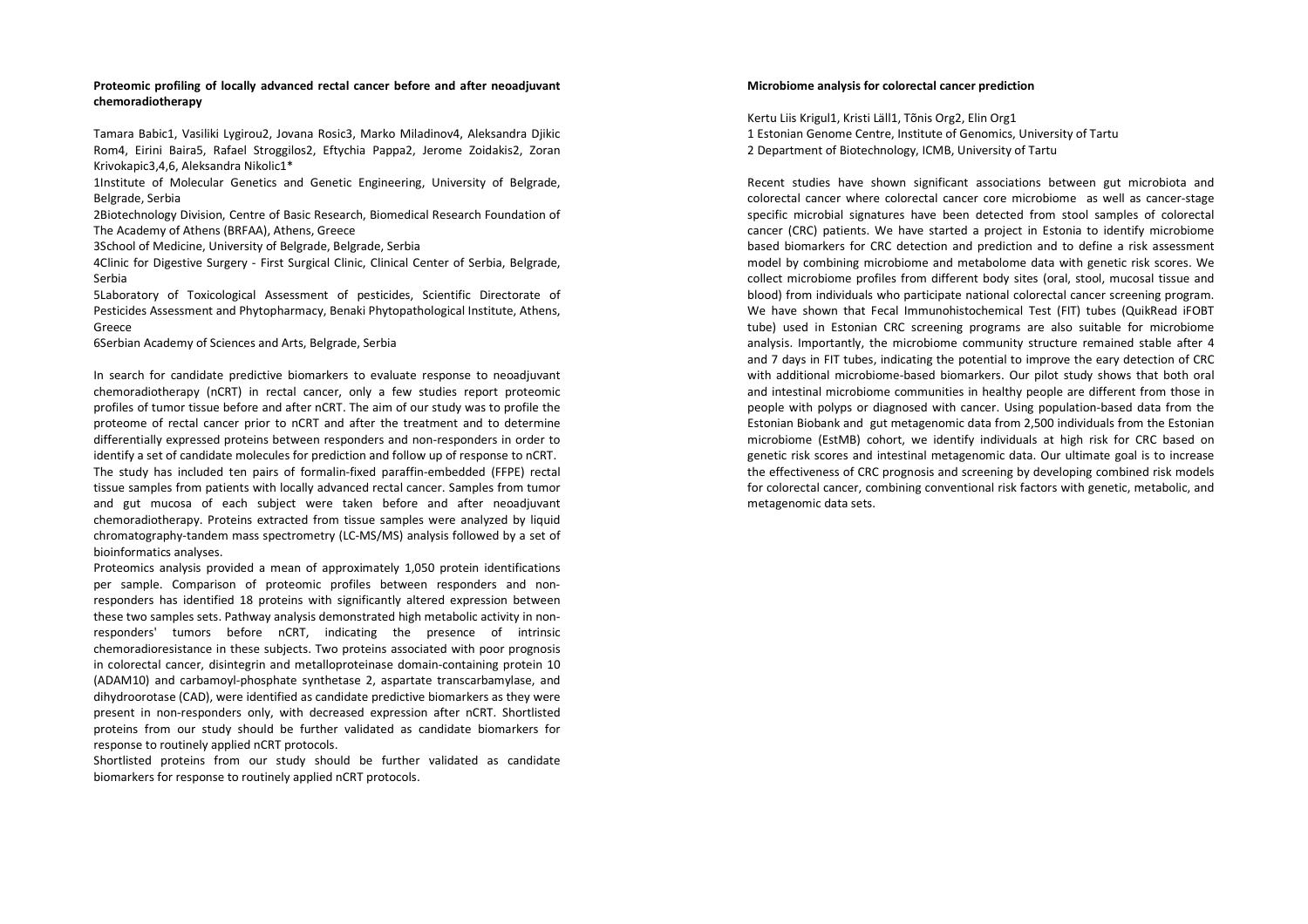## **Lifelong exposure to caloric restriction maintains or restores the microbiota profile of aging mice**

Bilge Guvenc Tuna1, Nazim Arda Keles2, Mert Sudagidan3, Mediha Nur Zafer Yurt3, Behiye Busra Tasbasi4, Elif Esma Acar3, Veli Cengiz Ozalp5, Soner Dogan2 1Yeditepe University, School of Medicine, Department of Biophysics, Istanbul, Turkey 2Yeditepe University, School of Medicine, Department of Medical Biology, Istanbul, Turkey

3Konya Food and Agriculture University, KIT-ARGEM R&D Center, Konya, Turkey 4BBT Biotechnology, InnoPark, Konya, Turkey

5Atilim University, Medical School, Department of Medical Biology, Ankara, Turkey Introduction

Microbiota founding in the gastrointestinal tract has a crucial role in various metabolic pathways, involving immune response, oxidative stress, and intestinal cell cycle regulation. The alterations of the microbiota composition through aging, unhealthy diets, or sedentary lifestyles may lead to various pathophysiological conditions including obesity, diabetes, and many types of cancer, such as colorectal cancer. Caloric restriction (CR) is known to be an effective intervention to increase a healthy lifespan although the effects of long term exposure are not fully studied. The aim of this study is to investigate the impact of two different types of CR including chronic and intermittent CR and identify the potentially beneficial influence on colonic health. Materials and Methods

In this study, 10 weeks old female C57BL/6 mice were enrolled into three different dietary groups: ad libitum (AL), chronic caloric restriction (CCR), and intermittent caloric restriction (ICR). Mice in CCR group were applied to 15 % of restriction compared to AL group,while mice in ICR groups were applied to 60% of restriction for one week (ICR-R) followed by AL diet for three weeks (ICR-RF) in a cyclic manner from 10 weeks of age until 81/82 weeks of mouse age. The stool samples from the cecum region of the gastrointestinal tract of the mice were collected at four different time points: week 10 (baseline), week 17/18, week 49/50, and week 81/82 (n=5). Stool samples were collected from the caecum tissue of each mouse and homogenized. The microbiota composition of mice was examined using 16S rRNA amplicon sequencing and metagenomic analysis. Total DNA was extracted from the stool samples and bacterial 16S rRNA V3-V4 gene regions were amplified. The sequencing was carried out using the iSeq100 system (Illumina) pair-end read type and two reads of 151 bp read length. The sequencing data were analyzed by 16S Metagenomics software to determine the taxonomic distribution of bacterial communities from the kingdom to the species level.

Results

 At the genus level, Barnesilla, Clostridium, and Eisenbergiella were the most abundant species in all the dietary groups. In the AL group, Clostridium species in the microbiota composition was increased by ~14% in cecum stool samples at week 82 compared to week 10 (baseline). In the CCR group, compared to the baseline, the increase of Clostridium species by 12 % at week 50 of mouse age was restored at week 80. In the ICR-R group, Eisenbergiella species were decreased by 14% with aging in week 80 compared to baseline level, while the levels of Clostridium species did not change. Barnesilla species was increased by about 17% in the ICR-RF group at week 17 compared to week 10, but it was then decreased to the baseline level at week 80. Also, Eisenbergiella species decreased by nearly 9% in week 17 of the ICR-RF group, but it is returned to the baseline level in the later ages. In between the diet groups, Eisenbergiealla species were decreased in all groups except the ICR-RF group. Barnesilla species were relatively increased in the composition in the AL and the CCR groups, while it is maintained, and decreased in ICR-RF and ICR-R groups respectively. The increase in the level of Clostridium species were only observed in the later ages of the AL group, when comparing all the groups.

## Conclusion

The present study proves that CR, especially ICR, is significantly effective in maintaining or restoring a healthy microbiota profile against age-related changes. In addition, the present study suggest that changes in microbiota profile in the preventive effects of CR on cancer development depends on the type of calorie consumption.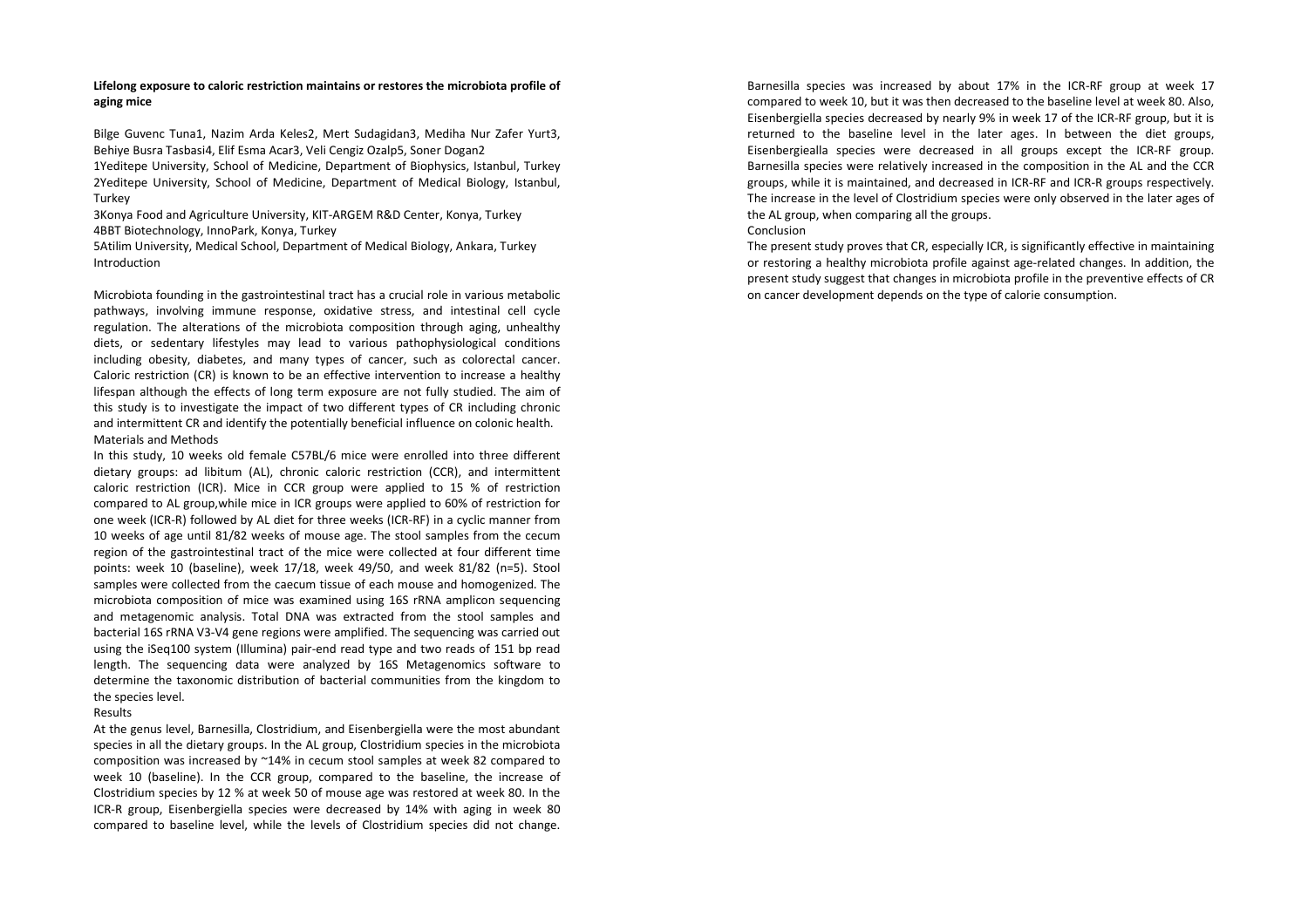#### **Can Selenium prevent Cancer? May depend on where not just whom you ask**

David J. Hughes1, Lutz Schomburg2, Catherine Méplan3, Veronika Fedirko4, Laure Dossus5, Mazda Jenab5 (on behalf of the EPIC Group)5

1Cancer Biology and Therapeutics Group, Conway Institute, University College Dublin, Dublin, Ireland

2Institute for Experimental Endocrinology, Charité – Medical University, Berlin, Germany

3School of Biomedical, Nutritional and Sport Sciences, Newcastle University, Newcastle upon Tyne, UK

4Department of Epidemiology, MD Anderson Cancer Center, Houston, TX, USA

 5Section of Nutrition and Metabolism, International Agency for Research on Cancer, Lyon, France

The micronutrient selenium (Se) may help prevent cancer development at several organ sites. Furthermore, genetic variations in selenoprotein genes may impact the role of several encoded Se-incorporated proteins in countering oxidative and inflammatory processes implicated in carcinogenesis. We previously reported in the European Prospective Investigation into Cancer and Nutrition (EPIC) cohort that a higher Se status (as assessed by prediagnostic circulating levels of Se and its major transport protein, Selenoprotein P; SELENOP) was associated with lower risks of colorectal cancer (Hughes et al. 2015; PMID: 25042282) and hepatocellular cancer (Hughes et al. 2016; PMID: 27357089). We then showed that several common SNPs in selenoprotein and Se metabolic pathway genes may affect colorectal cancer development (Fedirko et al. 2019; PMID: 31027226). We are currently investigating the potential role of SELENOP autoantibodies to cause Se physiological deficiency even in subjects of adequate Se intake and how this may further contribute to colorectal cancer risk.

 We have recently concluded similar EPIC studies of Se status, assessed by prediagnostic plasma measures of Se, SELENOP, and Glutathione peroxidase 3 (GPX3), SNP variants, and risk of breast and gastric cancer (2,208 and 702 case-control pairs, respectively). Genotypes were either derived by allelic discrimination assays or extracted from GWAS data. Multivariable logistic regression models were used to calculate the odds ratio (OR) and 95% confidence interval (CI) of the association between Se status markers, SNPs, and cancer risk. Higher Se levels (but not SELENOP or GPX3) were associated with a lower gastric cancer risk: OR for top quartile 4 versus the reference =  $0.56$ ,  $95\%$  CI:  $0.39$ ,  $0.80$ , ptrend =  $0.002$ . There were no significant association of Se status with breast cancer risk, and while several SNPs were associated with disease risk, none retained significance after multiple testing adjustment.

 These findings highlight a possible important role for Se and selenoproteins in the prevention of gastrointestinal cancers, but not for hormonal-related cancers (as we also previously observed no association with prostate cancer risk; Outzen et al, 2021; PMID: 32838475). The results align with the hypothesis of a Se status in many European subjects that is insufficient for robust Se-mediated cancer prevention. However, they require replication in other settings, specifically in areas of suboptimal Se availability.

Conflict of interest Disclosure: LS is founder of selenOmed GmbH, a company involved in improving Se diagnostics. The other authors declare no conflict of interests.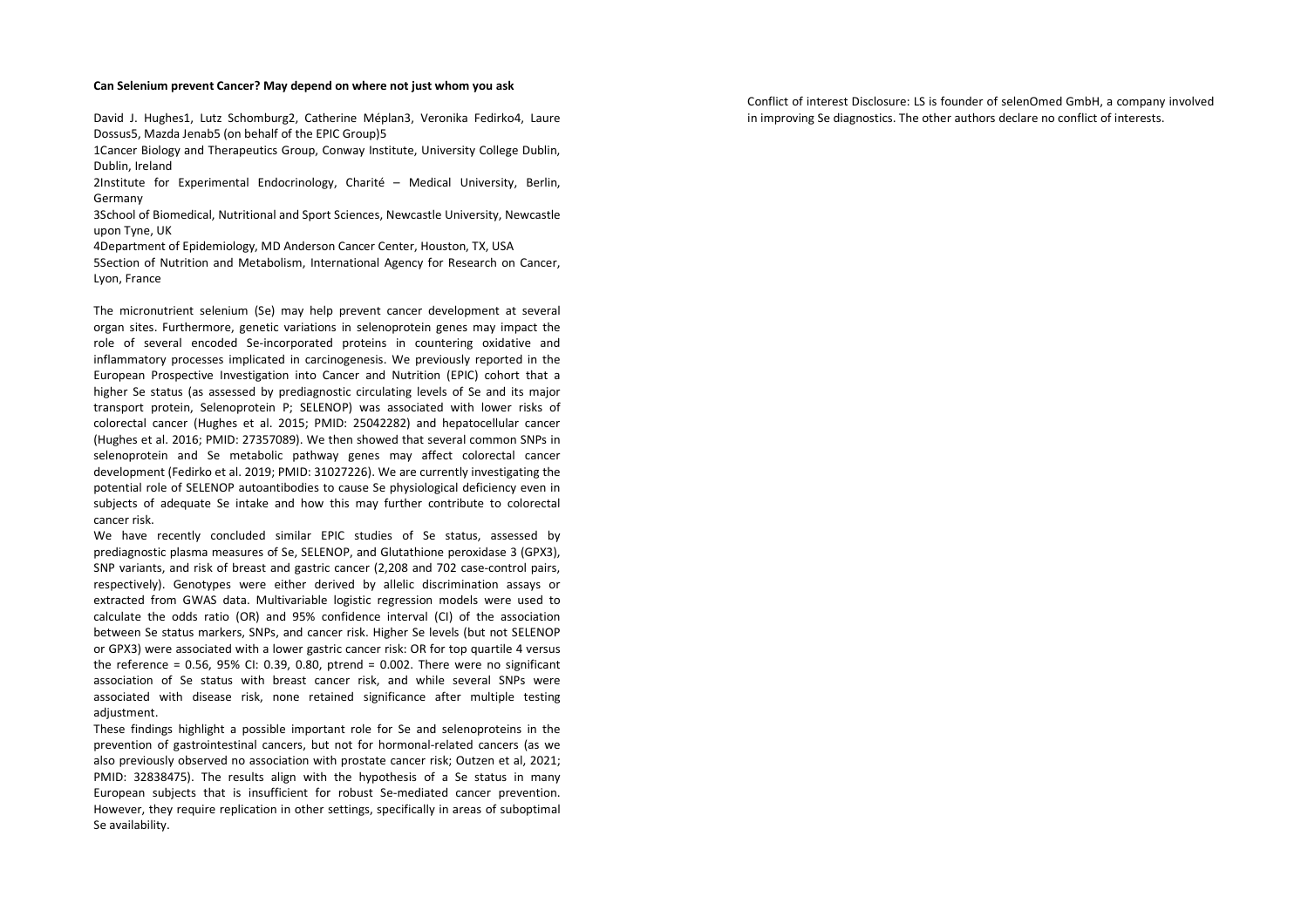## **Shot-gun gut microbiome MWAS meta-analysis and CRC**

Mireia Obón-Santacana1,2,3,\$, Joan Mas-Lloret1,2,3,\$, David Bars-Cortina1,2,3, Lourdes Criado-Mesas1,2,3, Anna Díez-Villanueva1,2,3, Ferran Moratalla-Navarro1,2,3, Robert Carreras-Torres1,2,3,4, Elisabet Guinó1,2,3, Gemma Ibáñez-Sanz1,2,3,5, Lorena Rodríguez-Alonso5, Núria Mulet6, Alfredo Mata7, Ana García-Rodríguez8, Eric J. Duell1,2,3, Ville Nikolai Pimenoff9,\* , Victor Moreno1,2,3,10

1. Unit of Biomarkers and Suceptibility (UBS), Oncology Data Analytics Program (ODAP), Catalan Institute of Oncology (ICO), L'Hospitalet del Llobregat, 08908, Barcelona, Spain

2. ONCOBELL Program, Bellvitge Biomedical Research Institute (IDIBELL), L'Hospitalet de Llobregat, 08908, Barcelona, Spain.

 3. Consortium for Biomedical Research in Epidemiology and Public Health (CIBERESP), 28029, Madrid, Spain

4. Digestive Diseases and Microbiota group, Girona Biomedical Research Institute (IDIBGI), Salt, 17190, Girona, Spain.

5. Gastroenterology Department, Bellvitge University Hospital, L'Hospitalet de Llobregat, Spain.

6. Digestive System Service, Moisés Broggi Hospital, Sant Joan Despí, Spain

 7. Oncology Service, Catalan Institute of Oncology (ICO), Hospital Germans Trias I Pujol, Badalona, Spain

8. Endoscopy Unit, Digestive System Service, Viladecans Hospital-IDIBELL, Viladecans, Spain

9. Dep of Laboratory Medicine, Karolinska Institute, 17177 Stockholm, Sweden

10. Department of Clinical Sciences, Faculty of Medicine, University of Barcelona, 08007 Barcelona, Spain

Background: The gut microbiome diversity and composition has been related to CRC. It is a potential diagnostic and prognostic biomarker, and modifiable risk factor. Several studies have proposed microbial signatures for CRC risk, identified by microbiomewide association studies (MWAS). Here we re-analyzed eight publicly shotgun sequencing data studies and conducted a MWAS meta-analysis. We used crossvalidated LASSO predictive models identify consistent microorganisms linked to CRC and/or precancerous lesions, compared to healthy controls. These models were validated in a new study, COLSCREEN, that included 156 participants recruited in a CRC screening context, selected with balanced diagnosis of CRC, high risk colonic lesion (adenoma or polyps) and a control group with normal colon.

Results: The MWAS meta-analysis identified 95 species statistically significantly associated to CRC (FDR <0.05). The LASSO CRC predictive model reduced these MWAS species to 54 species (29 control-enriched and 25 CRC-enriched), with an area under the receiver operating characteristic curve (aROC) value of 0.82 (95% CI: 0.80–0.85) for the training model and an aROC value of 0.77 (95% CI: 0.67–0.86) for the validation in the COLSCREEN cohort. This CRC-trained model was not useful to predict the presence of polyp lesions (aROC= 0.53, 95% CI: 0.42-0.65). The functional analysis, based on orthologous groups showed that translation and amino acid metabolism and transport were the most relevant categories.

Conclusions: The identified signature of 54 species has good predictive accuracy to diagnose CRC, but not polyp lesions. These results suggest that the species of the signature are a consequence of the tumor.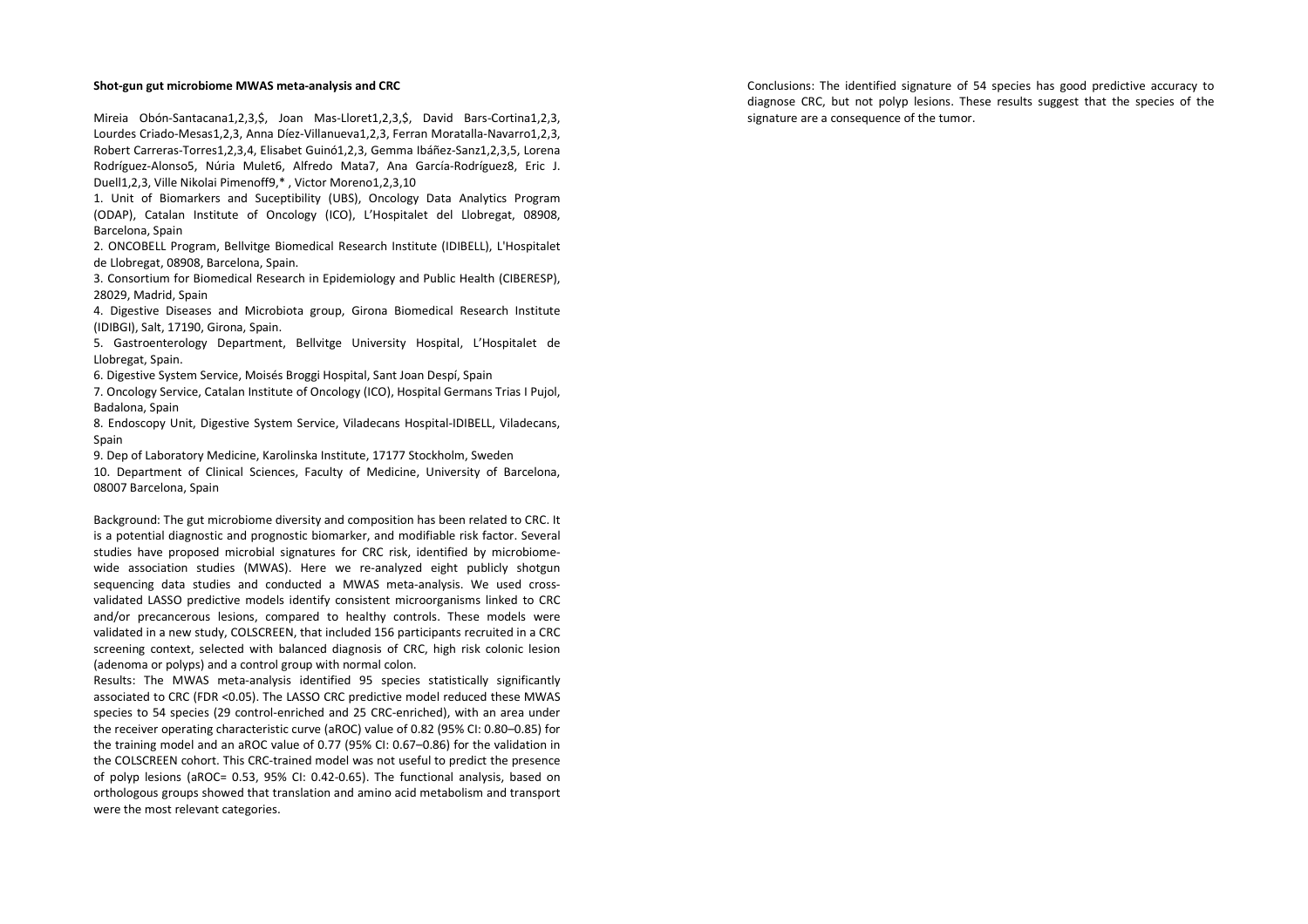## **Identification of novel germline markers that allow us to predict ADR development after CRC chemotherapy**

## Ana Rita Simões

Grupo de Medicina Xenómica (USC), Instituto de Investigación Sanitaria de Santiago (IDIS), Santiago de Compostela, Spain.

Chemotherapeutic treatment for colorectal cancer (CRC) allows for increased patient overall survival. However, current therapeutic regimens are often associated with the development of adverse drug reactions (ADRs), which represent a morbidity, mortality, and economic issue. We propose to identify novel germline markers that allow us to predict ADR development after CRC chemotherapy.

 Exomes from 163 CRC patients with severe ADRs (CTCAE grades 3-4) and 52 controls were exome sequenced. We performed data analysis focusing on rare variants (MAF<=1%) that were present in >=4 cases but were absent from the controls. We then validated the candidate variants on an additional 74 cases and 16 controls. We have identified 3 novel candidate genes associated with hematological and digestive toxicity.

We also performed a case-control association study on common variants, including the comparison of different ADRs (N>25). After multiple test correction, there were no statistically significant associations. In order to increase the power of our study, we performed a TWAS and MWAS.

We describe different approaches for novel variant/gene identification in Pharmacogenomics, which have successfully identified novel candidates mediating ADR development. We now intend to validate such variants/genes found in our study in order to better characterize them and determine their pathogenicity. We hope that by identifying these genes as candidates for chemotherapy-mediated toxicity, treatment can be priorly adjusted accordingly to avoid life-threatening toxicities, and ultimately improve the quality of life of CRC patients.

## **Taxonomic microbial profiles of Colorectal Adenomas**

Flavia Genua1, Carmen Saenz2, Miriam Tosetto3, Fiona Jones3, Kieran Sheahan3, Glen Doherty3, Manimozhiyan Arumugam2, Rachel Purcell4, David J Hughes1 1Cancer Biology and Therapeutics Laboratory, UCD School of Biomolecular and Biomedical Science, UCD Conway Institute, University College Dublin, Dublin, Ireland. 2Novo Nordisk Foundation Centre for Basic Metabolic Research, Faculty of Health and Medical Sciences, University of Copenhagen, Copenhagen, Denmark.

3Centre for Colorectal Disease, St Vincent's University Hospital, School of Medicine, University College Dublin, Dublin, Ireland.

4Department of Surgery, University of Otago, Christchurch, New Zealand.

Identifying risk factors for precancerous colorectal adenoma (CRA) development is essential for improving colorectal cancer (CRC) screening and prevention. Some adenomas can present a mucous cap that may offer a niche for bacterial growth that could contribute to dysplastic progression. Detailed investigation is required to define microbiota patterns during the CRA to CRC transition.

 We assessed the adenoma microbial profiles in colorectal neoplasia (n=14, grouping samples obtained from tissue and colonic brushes) vs control (n=9, normal mucosa at a distinct site). Furthermore, we also investigated taxonomic differences between the mucosal surface of the adenoma (n=9) and the tissue (n=5). Sequencing of V3-V4 16S rRNA region was performed to determine the bacterial composition.

Shannon index (H) was used to calculate the alpha diversity within the samples. Although the two pathology groups did not show substantial differences, disease samples from colonic brushes of the surface of the adenoma presented a lower H compared to the fresh frozen tissues (Hmean\_brushes\_disease=1.27, Hmean tissue disease=2.47). Differential abundance analysis showed that Bacteroides intestinalis and Bacteroides fragilis were depleted in disease compared to the controls (Log2 fold changes= -1.86, = -2.49, respectively) while Prevotella (species na), Bacteroides vulgatus, Bacteroides uniformis and Alistipes massilensis were enriched in colorectal neoplasia samples (Log2 fold changes= 2.51, =2.06, =1.73, =1.39,  $= 1.71$ ,  $= 1.35$ ,  $= 1.41$ , respectively). Eighteen species were statistically different between the mucosal surface of the adenoma and the tissue. All of them were depleted in tissue compared to the adenoma surface. Bacteroides thetaiotaomicron, Bacteroides vulgatus, Bacteroides fragilis and Alistipes putredinis presented the highest log2 fold changes (Log2 fold changes= -5.88, = -3.70, =-4.84, respectively).

 These results indicate that the gut microbiome present on the surface of the adenoma and the microbiome in the tissue may be compositionally different. In future, a functional characterization of the microbiome combining metatranscriptomic and metagenomic in colorectal adenomas will be performed to clarify whether adenomas progression is influenced by microbial dysbiosis.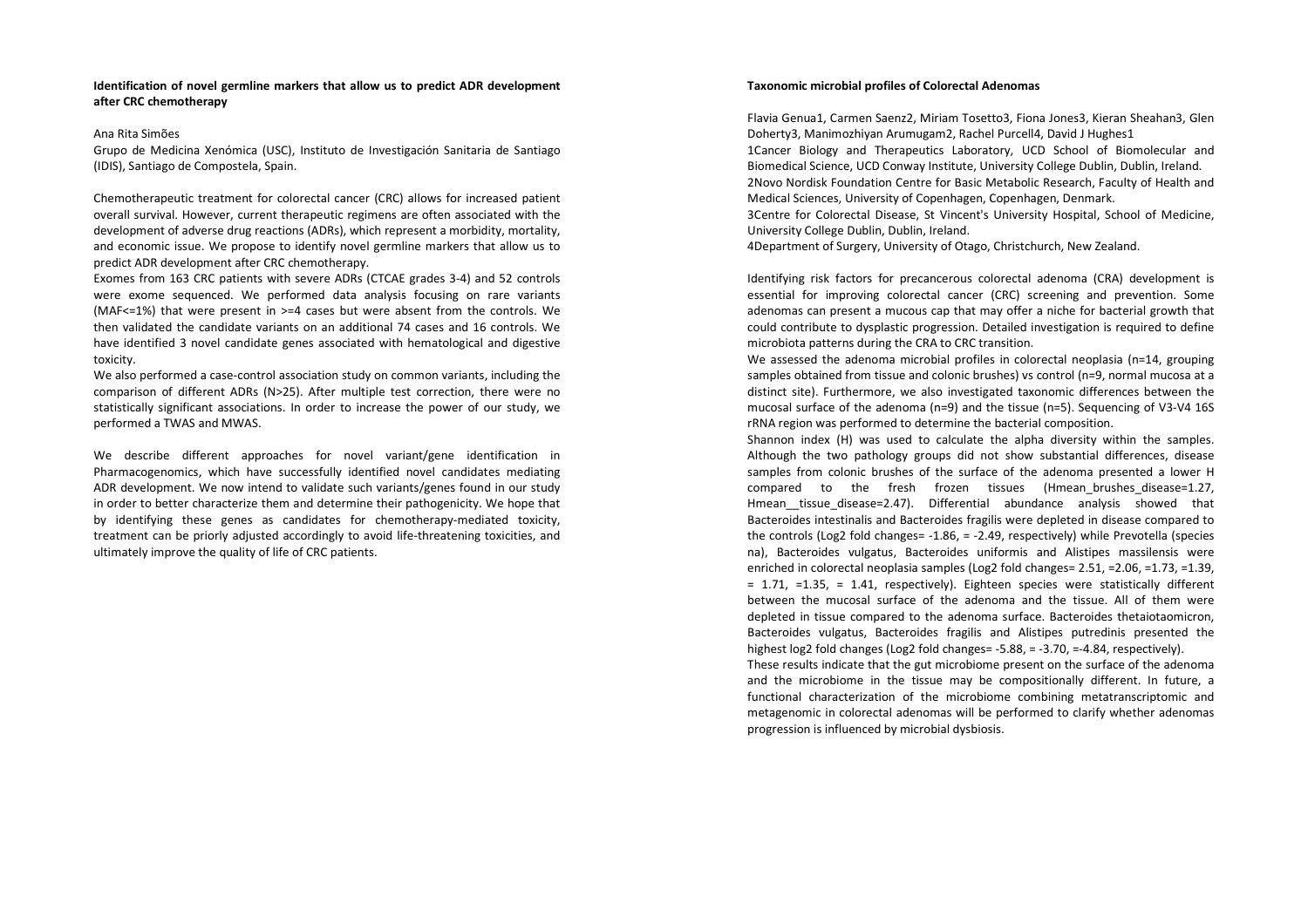## **Consumption of fruits, vegetables and fiber and risk of colorectal cancer. A gene environment interaction analysis**

Nikos Papadimitriou1, Andre Kim2, Niki Dimou1, Neil Murphy1, Sonja I Berndt3, David Conti2, Peter T Campbell4, Graham Casey5, Jane C Figueiredo6, Akihisa Hidaka7, Konstantinos K Tsilidis8,9, Stephen B Gruber10, Sophia Harlid11, Yi Lin7, Victor Moreno12-15, Lori C Sakoda7,16, Virginia Diez Obrero12-15, Ulrike Peters7,17, Li Hsu7,18, Marc J Gunter1, W. James Gauderman2

1 Nutrition and Metabolism Branch, International Agency for Research on Cancer (IARC), Lyon, France

2 Division of Biostatistics, Department of Population and Public Health Sciences, University of Southern California, Los Angeles, California.

 3 Division of Cancer Epidemiology and Genetics, National Cancer Institute, National Institutes of Health, Bethesda, Maryland, USA.

4 Department of Epidemiology & Population Health, Albert Einstein College of Medicine, Bronx, NY, USA.

 5 Center for Public Health Genomics, University of Virginia, Charlottesville, Virginia, USA.

6 Department of Medicine, Samuel Oschin Comprehensive Cancer Institute, Cedars-Sinai Medical Center, Los Angeles, CA, USA

7 Public Health Sciences Division, Fred Hutchinson Cancer Research Center, Seattle, WA, USA

 8 Department of Hygiene and Epidemiology, University of Ioannina School of Medicine, Ioannina, Greece

9 Department of Epidemiology and Biostatistics, School of Public Health, Imperial College London, London, UK

10 City of Hope National Medical Center Center for Precision Medicine, Duarte, CA, United States.

 11 Department of Radiation Sciences, Oncology Unit, Umeå University, Umeå, Sweden. 12 Oncology Data Analytics Program, Catalan Institute of Oncology-IDIBELL, L'Hospitalet de Llobregat, Barcelona, Spain.

13 CIBER Epidemiología y Salud Pública (CIBERESP), Madrid, Spain.

14 Department of Clinical Sciences, Faculty of Medicine, University of Barcelona, Barcelona, Spain.

 15 ONCOBELL Program, Bellvitge Biomedical Research Institute (IDIBELL), L'Hospitalet de Llobregat, Barcelona, Spain.

16 Division of Research, Kaiser Permanente Northern California, Oakland, California, USA.

17 Department of Epidemiology, University of Washington, Seattle, WA, USA

18 Department of Biostatistics, University of Washington, Seattle, Washington, USA

Introduction: Consumption of fruits, vegetables, and fiber has been associated with lower colorectal cancer (CRC) risk. However, it is unclear if genetic variants can modify these associations.

 Methods: Our sample included up to 69,734 participants (29,896 cases / 39,838 controls) of European descent, derived from three genetic CRC consortia (CCFR, CORECT, GECCO). Standard logistic regression as well as more efficient 2-step and joint tests were implemented to identify novel and biologically plausible gene-environment interactions between common genetic variants (allele frequency >1%) and the consumption of fruits, vegetables, and fiber in relation to CRC risk. Interactions between aggregated rare variant sets (allele frequency <1%) at the gene level and each of the three exposures were also explored.

Results: Fruits, vegetables, and fiber consumption were each inversely associated with CRC with odds ratios per an interquartile increase of 0.79 (95% confidence interval [CI]: 0.72, 0.86), 0.82 (95% CI: 0.73, 0.93) and 0.79 (95% CI: 0.74, 0.85), respectively. The 3DF joint test that considers the combined effects of G and GxE as well as GE correlation identified, three loci not previously identified by GWAS, including variants in or near the genes NEGR1 (rs1620977), MCC (rs192389100), and SLC26A3 (rs4730274) for consumption of fruits, vegetables, and fiber, respectively. The 2-step approach identified an additional suggestive G x fruit interactions with variants in EIF3H gene.

Conclusion: This study identified statistically significant interactions between several genetic variants and the consumption of fruits, vegetables, and fiber with CRC risk. Further research is needed to elucidate the exact mechanisms through which these interactions might influence CRC risk.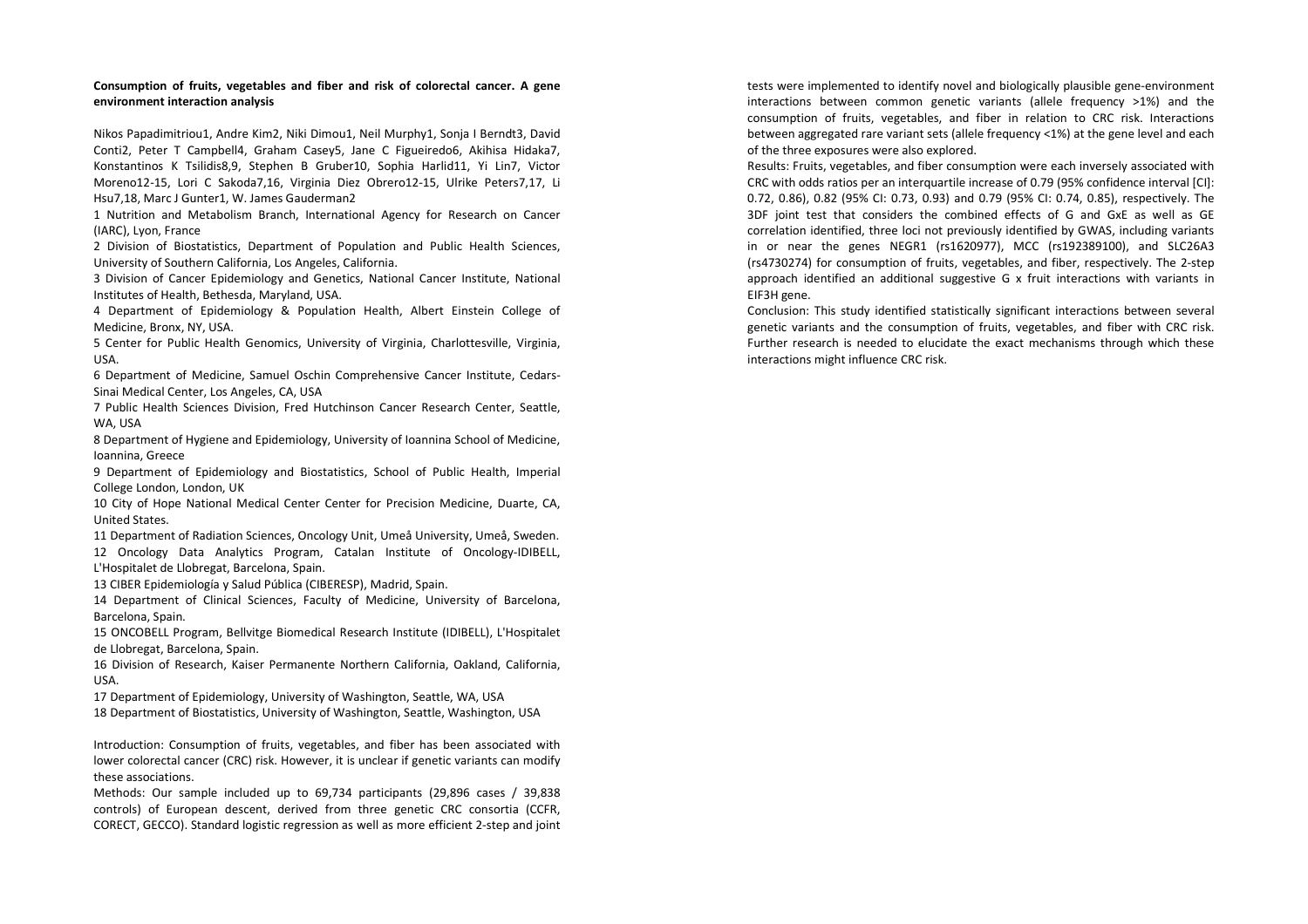## **Microbiome profiling from Fecal Immunochemical Test reveals microbial signatures with potential for Colorectal Cancer screening**

Olfat Khannous-Lleiffe1,2, Jesse R. Willis1,2, Ester Saus1,2, CRIPREV Consortium, Victor Moreno3, Sergi Castellví-Bel4, Toni Gabaldón1,2,5,6\*

1) Barcelona Supercomputing Center (BSC-CNS). Carrer de Jordi Girona, 29, 31, 08034 Barcelona

2) Institute for Research in Biomedicine (IRB). Carrer de Baldiri Reixac, 10, 08028 Barcelona

3) Catalan Institute of Oncology, Bellvitge Biomedical Research Institute (IDIBELL), Consortium for Biomedical

 Research in Epidemiology and Public Health (CIBERESP) and University of Barcelona, 08908 Barcelona, Spain.

4) Gastroenterology Department, Institut d'Investigacions Biomèdiques August Pi i Sunyer (IDIBAPS), Centro de

Investigación Biomédica en Red de Enfermedades Hepáticas y Digestivas (CIBERehd), Hospital Clínic,

University of Barcelona, Barcelona, Spain

5) Institució Catalana de Recerca i Estudis Avançats (ICREA). Pg. Lluís Companys 23, 08010 Barcelona, Spain.

6) Centro Investigación Biomédica En Red de Enfermedades Infecciosas (CIBERINFEC), Barcelona, Spain.

\* Author for correspondence: Toni Gabaldón (toni.gabaldon@bsc.es)

Colorectal cancer (CRC) is the third most common cancer and the second leading cause of cancer deaths worldwide. Early diagnosis of CRC, which saves lives and enables better outcomes, is generally implemented through a two-step population screening approach based on the use of Fecal Immunochemical Test (FIT) followed by colonoscopy if the test is positive. However, the FIT step has a high false positive rate, and there is a need for new predictive biomarkers to better prioritize cases for colonoscopy. In our study we used 16S rRNA metabarcoding from FIT positive samples to uncover microbial taxa, taxon co-occurrence and metabolic features significantly associated with different colonoscopy outcomes, underscoring a predictive potential and revealing changes along the path from healthy tissue to carcinoma. Finally, we used machine learning to develop a two-phase classifier which reduces the current false positive rate while maximizing the inclusion of CRC and clinically relevant samples.

## **miRNA profiling in stool identifies fecal miRNAs able to accurately distinguish colorectal cancer and adenomas from healthy controls and related to cancer progression**

Alessio Naccarati1,2, Giulio Ferrero3,4, Sonia Tarallo1,2, Gaetano Gallo5,6, Antonio Francavilla1,3, Nicola Licheri3, Carlo Senore7, Veronika Vymetalkova8,9,10, Ludmila Vodickova8,9,10, Pavel Vodicka8,9,10, Eva Budinska 11, Francesca Cordero3, Barbara Pardini1,2

1 Italian Institute for Genomic Medicine (IIGM), c/o IRCCS Candiolo, Turin, Italy. 2 Candiolo Cancer Institute, FPO IRCCS, Candiolo, Turin, Italy.

3 Department of Computer Science, University of Torino, Turin, Italy.

4 Department of Clinical and Biological Sciences, University of Torino, Turin, Italy.

 5 Department of Medical and Surgical Sciences, University of Catanzaro, Catanzaro, Italy.

6 Department of Colorectal Surgery, Clinica S. Rita, Vercelli, Italy.

7 Epidemiology and Screening Unit-CPO, University Hospital Città della Salute e della Scienza, Turin, Italy.

 8 Department of Molecular Biology of Cancer, Institute of Experimental Medicine of the Czech Academy of Sciences, Prague, Czech Republic.

9 Institute of Biology and Medical Genetics, 1st Medical Faculty, Charles University, Prague, Czech Republic.

10 Biomedical Centre, Faculty of Medicine in Pilsen, Charles University, Pilsen Czech Republic.

 11 Research Centre for Toxic Compounds in the Environment, Faculty of Science, Masaryk University, Brno, Czech Republic.

Fecal miRNAs are becoming more and more investigated in relation to CRC and other gastrointestinal diseases. In this respect, our lab has explored for the first time the whole fecal miRNome in relation to cancer diagnosis (Pardini et al., in preparation). However, there are limited evidence on the potential correlation of miRNA profiling in stool with cancer progression. In light of future applications of fecal miRNAs as prognostic biomarkers, we investigated the relationship among microRNA expression profiles and CRC staging using both surrogate (stool) and primary cancer tissues. We considered three CRC independent cohorts within the Oncobiome EU project (from Torino, Prague, and Brno) globally consisting of 117 healthy subjects, 54 adenoma, and 269 CRC cases.

In a preliminary analysis, we identified 44 fecal differentially expressed microRNAs (DEmiRNAs) considering all possible comparisons among the patients stratified by the stage. Thirty-four out 44 DEmiRNAs were associated with a significant (p<0.05) increasing/decreasing expression trend from healthy subjects, to patients with colorectal adenoma, and from early to advanced CRC stages.

To identify clinically important CRC subtypes, such as the mesenchymal-like subgroup with high stromal infiltration, poor patient prognosis, and poor response to standard treatments, the gene expression profile of tumor tissues could be a promising data type. From about 4,000 primary tumors, an expert consortium proposed a classification scheme grouping CRCs into four biologically distinct subtypes called consensus molecular subtypes (CMS) (ref). In this respect, we analyzed the RNA-Seq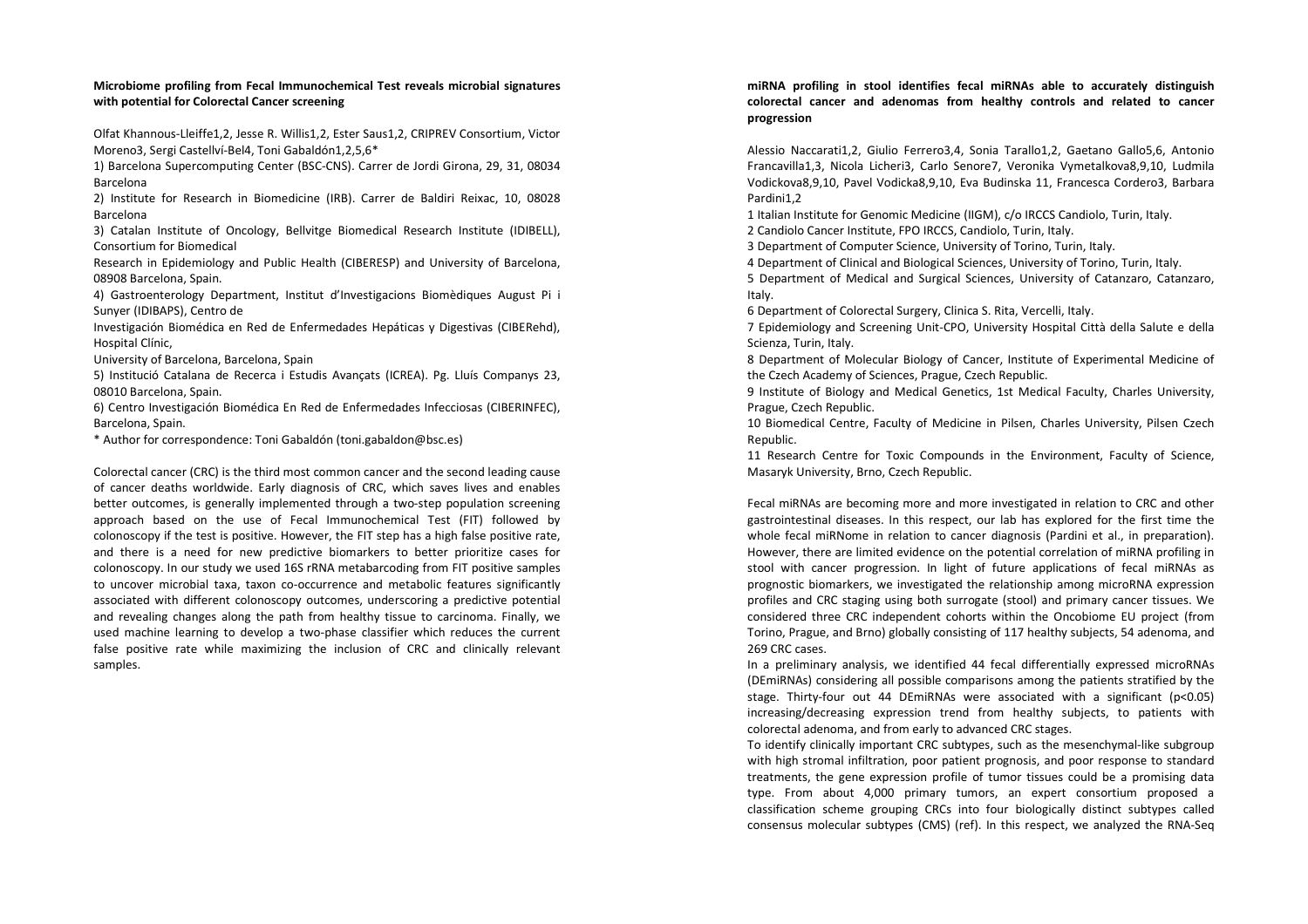data of tissue samples collected in the Torino cohort. The most represented CMS were CMS3 (metabolic reprogramming, 37%) and CMS4 (mesenchymal-like cancers, with high stromal infiltration and poor patient prognosis, 29%). The CMS2 (oncogene amplification and high WNT and MYC signalling) and CMS1 (microsatellite instability and infiltration of activated immune cells) groups were represented by the 25% and 7% of CRC patients, respectively. Then, fecal miRNAs profiling was explored in patients stratified based on their specific CMS. Interestingly, 19 out of 44 DEmiRNAs dysregulated according to CRC stage were also differentially expressed among the four CMS.

These data suggest that fecal miRNA levels not only reflect the presence of a tumor but can be explored as novel biomarkers for monitoring disease progression.

#### **Bowel preparation for colonoscopy, pre-analytical potential flaw for diagnosis?**

Sonia Hermoso-Durán1,2, María José Domper-Arnal2,3,4,5, María Pilar Roncales2,3, Sonia Vega1,7, Oscar Sanchez-Gracia4, Jorge L. Ojeda6, Ángel Lanas2,3,4,5, Adrián Velazquez-Campoy1,2,5,7\* and Olga Abian1,2,5,7\*

1. Institute of Biocomputation and Physics of Complex Systems (BIFI), Joint Unit GBsC-CSIC-BIFI, University of Zaragoza, Zaragoza, 50018, Spain.

2. Aragón Health Research Institute (IIS Aragón), 50009 Zaragoza, Spain.

3. Department of Gastroenterology, Lozano Blesa Clinic University Hospital, 50009 Zaragoza, Spain.

4. University of Zaragoza, 50009 Zaragoza, Spain.

5. CIBERehd, 28029 Madrid, Spain.

6. Department of Statistical Methods, University of Zaragoza, 50009 Zaragoza, Spain.

 7. Department of Biochemistry and Molecular and Cell Biology, University of Zaragoza, 50009, Zaragoza, Spain.

Correspondence: oabifra@unizar.es; Tel.: +34-876-555417 (O.A.); adrianvc@unizar.es; Tel.: +34-976-762996 (A.V.-C.)

About 50% of prescribed colonoscopies report no pathological findings. A secondary screening test, after FIT+, based on thermal liquid biopsy (TLB), is proposed. The aim of this work is to study the possible effect of colonoscopy bowel preparation when discriminating between FIT+ patients with normal (CN) and pathological (CP) colonoscopy findings. Three groups were studied: 1) 514 patients enrolled in a CRC screening program (CN and CP with normal and pathological colonoscopy, respectively), with blood samples obtained just before colonoscopy and after bowel preparation; 2) 55 patients from the C N group in whom a second blood sample was drawn after 8-10 hour fasting (CNR) but with no bowel preparation; and 3) 55 blood donors considered as healthy reference set (BD). Samples were analyzed according to TLB. The results showed that from 514 patients undergoing CRC screening colonoscopy, 247 had normal colonic mucosa (CN) and 267 pathological findings (CP). TLB parameters were similar between CN and CP patients but different from BD. When avoiding bowel preparation, the re-sampled CNR patients had similar TLB parameters to BD. TLB parameters together with other serum indicators confirmed the statistically significant differences between CN and CNR, revealing the distorting effect of bowel preparation on biomarker determination. In conclusion, harsh conditions associated with bowel preparation affected TLB patient profiles and serum biomarkers, potentially affecting the diagnostic capability of methods based on liquid biopsy. Blood extraction during colonoscopy procedure (i.e., after bowel preparation) may lead to invalid conclusions in blood-based diagnostic tests.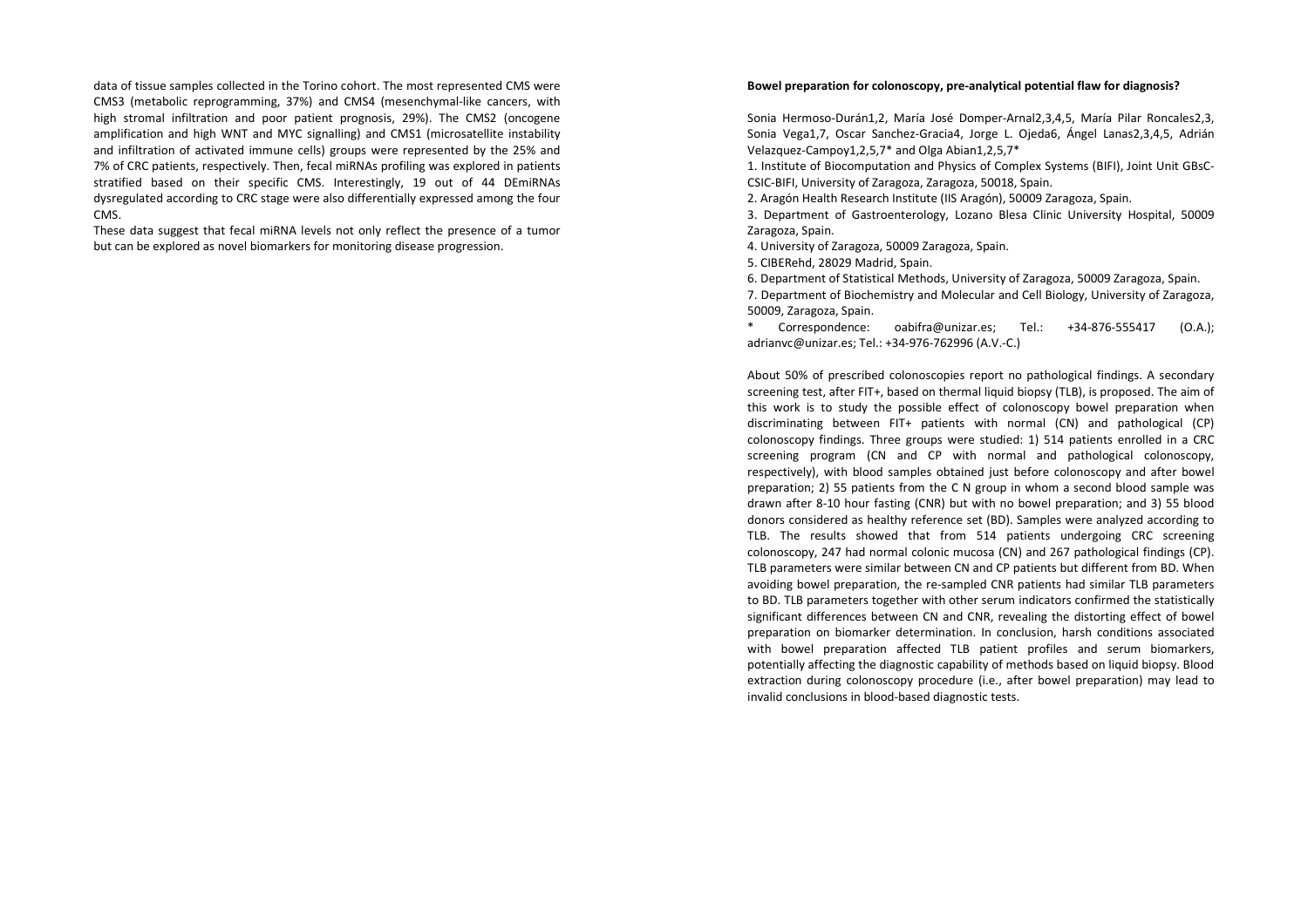#### **Colorectal cancer screening improvement by using miRNA biomarkers**

#### Mertixell Gironella

Centro de Investigación Biomédica en Red de Enfermedades Hepáticas y Digestivas (CIBERehd), IDIBAPS-Hospital Clinic of Barcelona, Barcelona, Spain

New non-invasive approaches that can complement and improve on current strategies for colorectal cancer (CRC) screening are urgently needed. A growing number of studies have documented that components of tumors, which are shed into the circulation, can be detected in the form of liquid biopsies and can be used to detect CRC at early stages in a minimally invasive way. The analysis of circulating tumorderived molecules such as circulating microRNA (miRNA) in blood or other body fluids, have a great potential to improve CRC screening. MiRNAs are more stable and resistant to storage and handling than other molecules, making them very attractive as novel liquid biopsy biomarkers for this aim. However, they also present some limitations. During the last years, our group has been optimizing methods and analyzing circulating miRNAs in different biofluids such as plasma or faeces in the context of early detection of CRC by different approaches. Moreover, we are now starting a prospective, multicenter, comparative, parallel study to validate one of our miRNA-based signatures for colorectal cancer screening.

## **Integrative omic analysis of faecal samples shows novel miRNA-mediated hostmicrobiota interactions in colorectal cancer**

Giulio Ferrero1,2, Barbara Pardini1,2, Sonia Tarallo3,4, Gaetano Gallo5,6, Antonio Francavilla3,4, Nicola Licheri3, Carlo Senore7, Veronika Vymetalkova8,9,10, Ludmila Vodickova8,9,10, Pavel Vodicka8,9,10, Nicola Segata11, Francesca Cordero3, Alessio Naccarati3,4

1 Department of Computer Science, University of Torino, Turin, Italy.

2 Department of Clinical and Biological Sciences, University of Torino, Turin, Italy.

3 Italian Institute for Genomic Medicine (IIGM), c/o IRCCS Candiolo, Candiolo, Turin, Italy.

4 Candiolo Cancer Institute, FPO IRCCS, Candiolo, Turin, Italy.

 5 Department of Medical and Surgical Sciences, University of Catanzaro, Catanzaro, Italy.

6 Department of Colorectal Surgery, Clinica S. Rita, Vercelli, Italy.

7 Epidemiology and Screening Unit-CPO, University Hospital Città della Salute e della Scienza, Turin, Italy.

 8 Department of Molecular Biology of Cancer, Institute of Experimental Medicine of the Czech Academy of Sciences, Prague, Czech Republic.

9 Institute of Biology and Medical Genetics, 1st Medical Faculty, Charles University, Prague, Czech Republic.

10 Biomedical Centre, Faculty of Medicine in Pilsen, Charles University, Pilsen Czech Republic.

11 Department CIBIO, University of Trento, Trento, Italy

Dysbiosis of the gut microbiota have been linked to colorectal cancer (CRC). Human microRNAs are also implicated in CRC, and recent findings support a crosstalk between miRNA release in the gut lumen and the gut microbiota. miRNAs and microbial species can be profiled from faecal samples representing a reliable biospecimen to explore the host-microbial relationships. In a pilot study, we previously demonstrated that the combination of fecal miRNA and microbial species levels can classify more accurately CRC patients from healthy controls than using a single omic information (Tarallo et al., 2019. mSystems. 4(5):e00289-19). Subsequently, in a further study, we observed that the combination of these data was able to accurately classify subjects adopting a specific dietary habit (Tarallo et al., 2021. Gut. gutjnl-2021-325168).

To further evaluate the candidate host-microbial interactions mediated by miRNAs in CRC, we performed shotgun metagenomic sequencing on stool samples from healthy subjects and patients with precancerous lesions or CRC from two independent European cohorts. The same samples were previously profiled for stool miRNome identifying 20 miRNAs significantly dysregulated in CRC patients in both populations. The levels of these miRNAs were evaluated in relation to the microbial abundances observing significant findings, including a correlation between miR-1276-3p and Fusobacterium nucleatum levels both increasing in CRC patients, and an anticorrelation between miR-149-5p and Bacteroides fragilis. These results support further host-microbial interactions in CRC and are consistent with previous evidence showing that the exosomal release of these miRNAs by CRC cell lines is modulated by the same bacteria.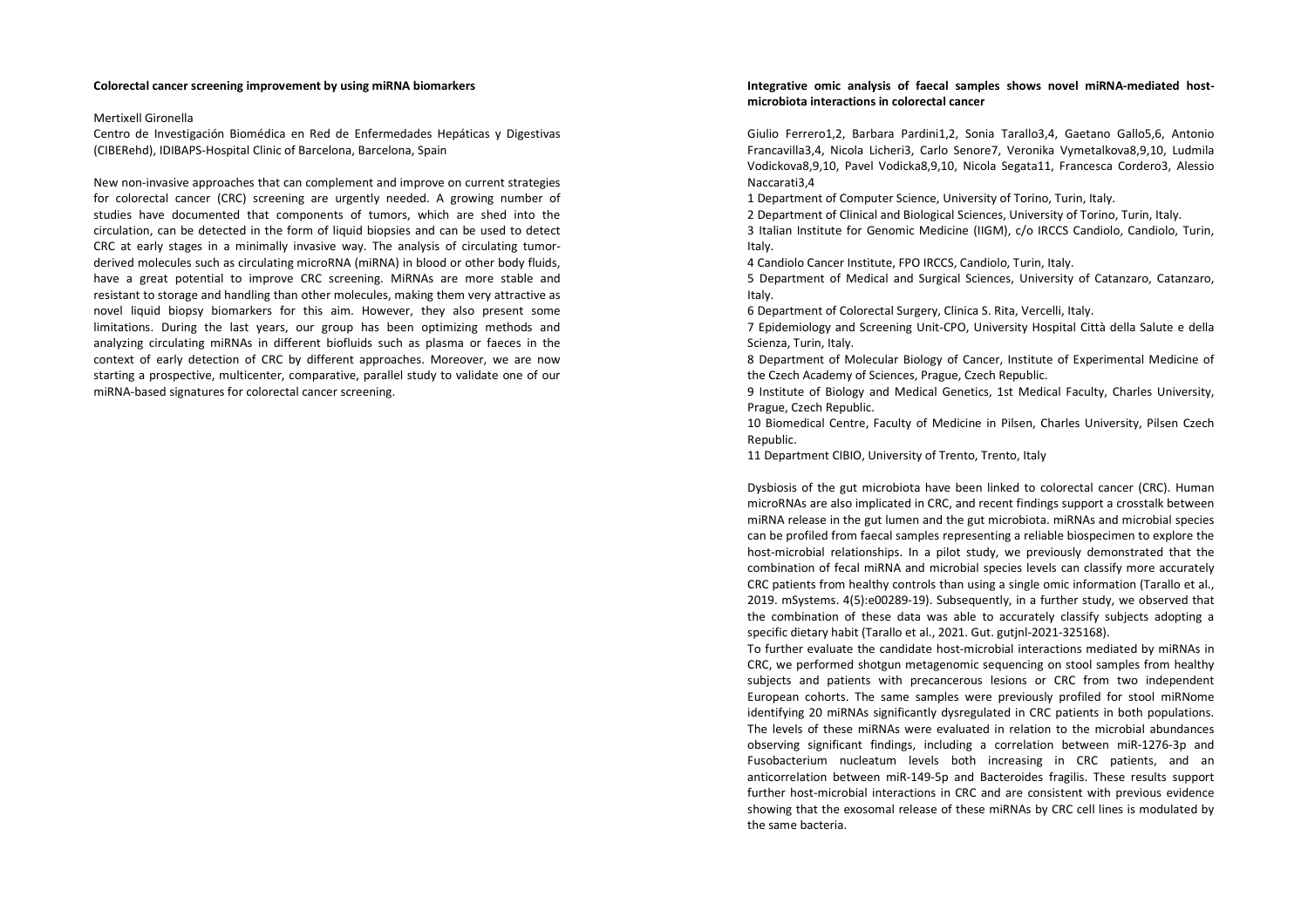Our data suggest that a specific microbial composition may mirror the expression and release of miRNAs in the gut lumen, with their subsequent detection in stool, highlighting novel cross-kingdom molecular interactions. These combinations of miRNAs and microbial species detectable in stool samples can improve an early CRC diagnosis by designing novel and non-invasive combination of different biomarkers.

## **Novel liquid biopsy approaches to improve screening strategies for colorectal polyps and cancer**

#### Ceres Fernández-Rozadilla

Grupo de Medicina Xenómica (USC), Instituto de Investigación Sanitaria de Santiago (IDIS), Santiago de Compostela, Spain.

Colorectal adenocarcinoma (CRC) is the type of malignant tumour with the highest incidence in Spain, and it presents one of the highest mortalities by cancer. Prevention strategies in the health system are mainly focused in the assays implemented by the Bowel Cancer Screening Programs (BCSP), which rely on the faecal occult blood immunochemical test. Although screening programs have undeniably been proven efficient in detecting CRC earlier and are cost-effective, the specificity of the test is low, and up to half of the patients that receive a screening colonoscopy turn out to be healthy. Additionally, screening programs aim to detect cancer earlier and, ultimately, prevent it. For the former purpose, several biomarkers have been proposed in the last few years that show great promise. Prevention however, relies on the detection and removal of colorectal cancer precursors, polyps. Nevertheless, the studies published so far have shown low sensitivities and specificities. In this project, we propose to use novel liquid biopsy techniques, particularly circulating tumour DNA sequencing, as a proxy for the presence of bowel polyps. We will evaluate the positive predictive values given by these analyses and the correlation with the mutational profile of the polyps themselves, in an attempt to develop new strategies that can help optimize the resources and approaches in bowel cancer screening. Overall, the main purpose of the project is to advance in the development of personalized medicine by being able to provide with simple and efficient biomarkers that could be used to modulate current CRC risk prediction. The development of such biomarkers could help direct the health resources to target those individuals at higher risk of developing the disease.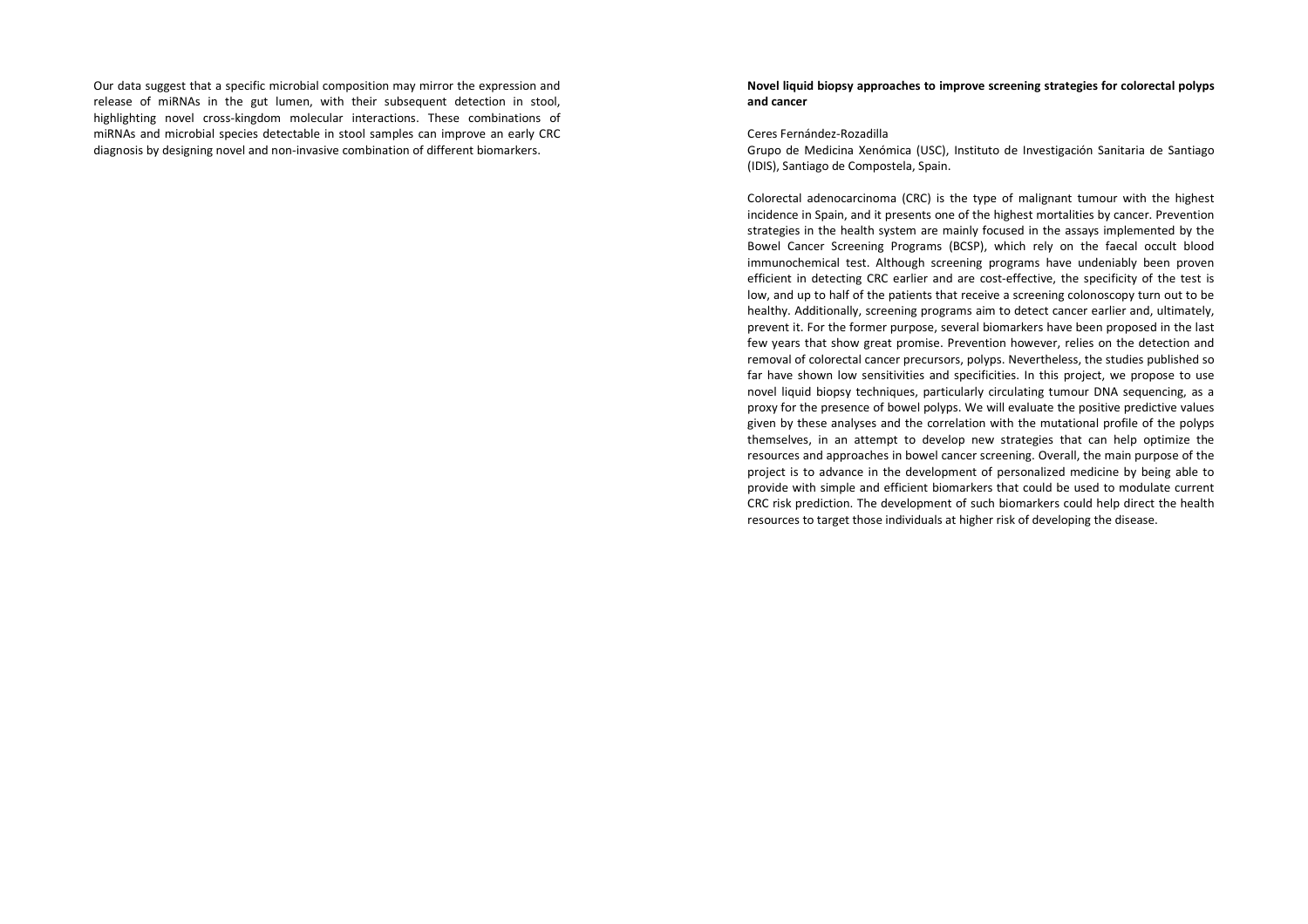**Identification and expression analysis of novel non-coding RNAs (ncRNAs) in cancer cells using a high-throughput sequencing approach: Two putative new cancer biomarkers in colorectal adenocarcinoma** 

Marios A. Diamantopoulos1, Konstantina Tomprou1, Konstantina K Georgoulia1, G. Konstantoudakis2, I Papadopoulos2 and Andreas Scorilas1\*

1Department of Biochemistry and Molecular Biology, National and Kapodistrian University of Athens, Athens, Greece

2Fourth Surgery Department, National and Kapodistrian University of Athens, University General Hospital "Attikon", Athens, Greece

Colorectal adenocarcinoma is one of the most common malignant tumors of the gastrointestinal tract and the second leading cause of cancer-related deaths among adults in Western countries. Non-coding RNAs are characterized as RNA molecules, which lack the ability to encode protein structures and appear to include a level of internal signals. Moreover, they are crucial regulators of gene expression, thus controllers of cell physiology and development. In this study, we implemented a highthroughput sequencing approach based on the primary semi-conductor technology to identity novel small non-coding RNAs in cancer cells. Furthermore, we examined the potential diagnostic and prognostic utility of two novel RNA molecules - MT815876 and MT815889 - in colorectal adenocarcinoma.

 Bioinformatics analysis of NGS data was performed to reveal the existence of certain classes of ncRNAs using the miRDeep\* and CPSS 2.0 software. To examine the existence of the predicted non-coding RNA sequences in cDNA pools of cell lines, a developed qPCR-based assay was implemented. Moreover, total RNA was extracted from colorectal adenocarcinoma specimens and non-cancerous colorectal mucosae. After polyadenylation of 2 μg total RNA by poly(A) polymerase and subsequent reverse transcription with an oligo-dT adapter primer, MT815876 and MT815889 expression were determined using an in-house developed reverse transcription quantitative realtime PCR method, based on SYBR Green chemistry. SNORD43 (RNU43) and SNORD48 (RNU48) were used as reference genes. Next, we performed extensive biostatistical analysis.

Our results support the existence of twenty (20) putative new small ncRNAs, ten (10) of which have had their expression experimentally validated and presented differential profiles in cancerous and normal cells. Analysis of NGS data revealed the existence of two 28S Ribosomal RNA fragments (28S-rRFs) using the miRDeep\* and CPSS 2.0 software. Expression analysis showed differential expression between cancer and corresponding normal tissues, leading to the conclusion that the two new ncRNA molecules could potentially be used as biomarkers for colorectal cancer. Both of novel molecules were shown to be significantly downregulated in colorectal adenocarcinoma specimens compared to non-cancerous colorectal mucosae, suggesting its potential exploitation for diagnostic purposes.

Identification and expression analysis showed differential expression between cancer and corresponding normal tissues, leading to the conclusion that the two new ncRNA molecules could potentially be used as biomarkers for colorectal cancer. A deeper comprehension of the ncRNAs interactive network and its role in cancer can therefore be translated into a wide range of clinical applications. Despite this progress, further scientific research from different perspectives and in different fields is needed, so that the riddle of the human transcriptome can be solved.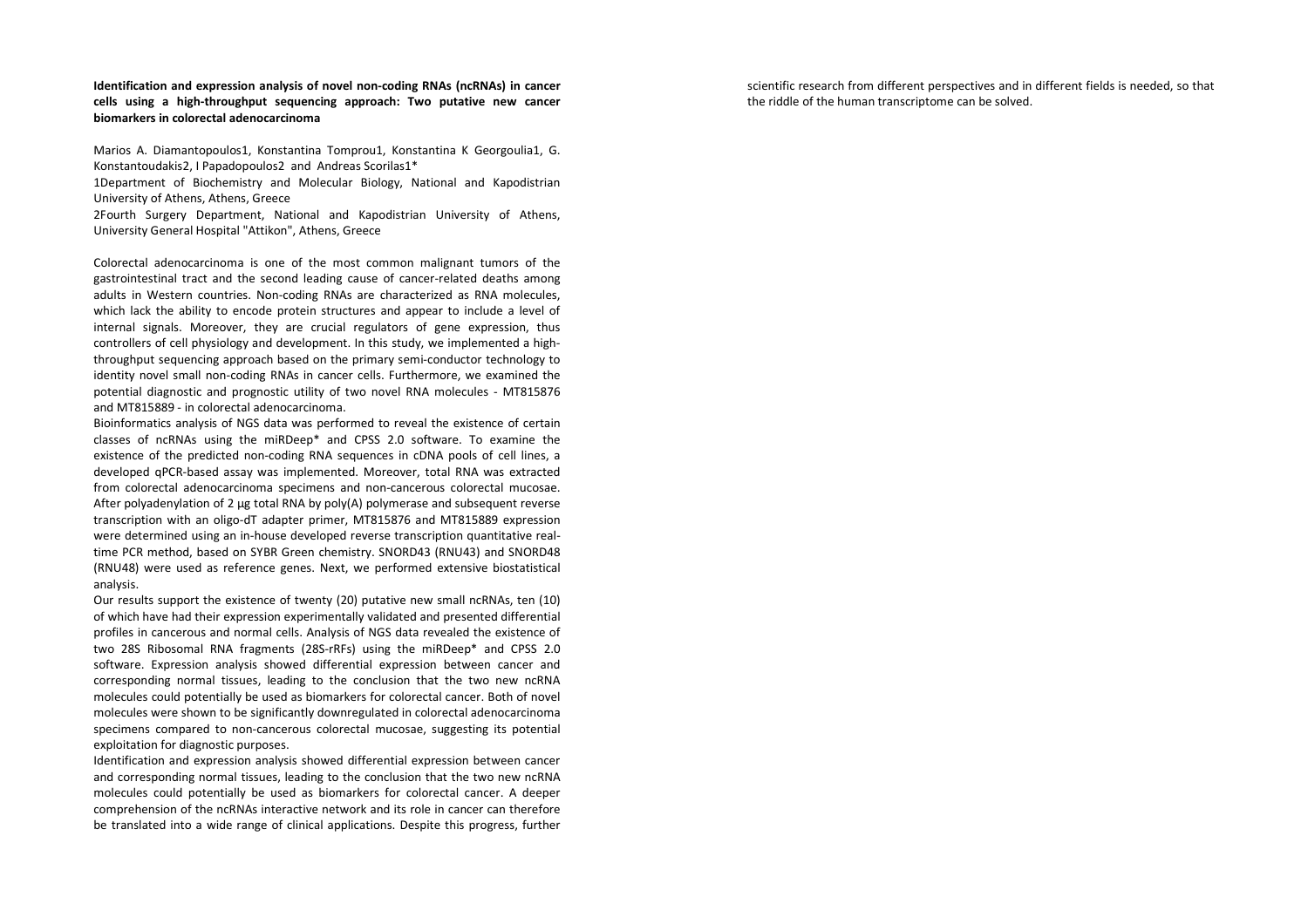## **Latest Updates on 'Peptide Nucleic Acid based Diagnosis of CRC via Smartphone Sensing' Project**

Simge Balaban Hanoglu1, Ezgi Man2, Duygu Harmanci Karagulle3, Faezeh Zamani2, Hichem Moulahoum2, Serife Tozan Ruzgar3, Serap Evran2, Nazim Arda Keles4, Ataken Ayden4, Bilge G. Tuna5, Ozgul Duzgun6, Omer F. Bayrak7, Soner Dogan4, Emine Guler Celik8, Suna Timur2,3

1Department of Biotechnology, Faculty of Science, Ege University, 35100, Bornova, Izmir, Turkey.

2Department of Biochemistry, Faculty of Science, Ege University, 35100, Bornova, Izmir, Turkey.

 3Central Research Test and Analysis Laboratory Application and Research Center, Ege University, 35100, Bornova, Izmir, Turkey.

 4Department of Medical Biology, Yeditepe University, School of Medicine, Istanbul, Turkey.

5Department of Biophysics, Yeditepe University, School of Medicine, Istanbul, Turkey. 6Umraniye Training and Research Hospital, Surgical Oncology, Istanbul, Turkey.

7Department of Medical Genetics, Yeditepe University, School of Medicine, Istanbul, Turkey.

8Department of Bioengineering, Faculty of Engineering, Ege University, 35100, Bornova, Izmir, Turkey.

Colorectal carcinoma (CRC) is one of the most common cancers of the gastrointestinal tract. Clinical studies have reported that DNA hypermethylation in the mSEPT9 V2 promoter region in CRC. SEPT9 hypermethylation is an important biomarker in cancer diagnosis and treatment and can be detected in tumor tissue as well as in blood, plasma, stool, urine and other biological samples. However, the methods used to determine SEPT9 and other potential markers are generally time-consuming and lead to late diagnoses. Therefore, it is of great importance to develop simple, rapid and cost-effective Point-of-Care (PoC) systems for use in cancer diagnosis as well as prognosis. This presentation is planned to include two parts in which different PoC tools are developed for the analysis of methylated SEPT9 (mSEPT9) via smartphone, in CRC patients. In the first section, application of a newly designed electrochemical biosensing system with bio-functional magnetic nanoparticles (MNPs) will be defined. Then, colorimetric spot tests with the novel materials for both naked-eyes and fluorescence-based detection will be explored in the following part. Both systems are applied the samples from CRC samples obtained by Yeditepe University and then, the results are compared with the reference method and all the findings will be finally evaluated in terms of their practical uses and detection efficiency.

## **Mapping the molecular diversity of the colorectal adenoma-early carcinoma transition**

Anna Siskova1,2, Veronika Vymetalkova1,2,4, Marketa Urbanova1, Jana Drabova3, Arnoud Boot5, Tom van Wezel5, Giulio Ferrero6, Ludmila Vodickova1,2,4, Alessio Naccarati1,6, Chuanpit Hampel7, Regine Schneider-Stock7, Pavel Vodicka1,2,4.

1 Department of Molecular Biology of Cancer, Institute of Experimental Medicine of the Czech Academy of Sciences, Videnska 1083, 142 00 Prague, Czech Republic

2 Institute of Biology and Medical Genetics, 1st Faculty of Medicine Charles University and General University Hospital in Prague, Albertov 4, 128 00 Prague, Czech Republic

 3 Department of Biology and Medical Genetics, 2nd Faculty of Medicine Charles University and University Hospital Motol, V Uvalu 84, 150 06, Prague, Czech Republic

 4 Biomedical Centre, Faculty of Medicine in Pilsen Charles University, Alej Svobody 76, 323 00 Pilsen, Czech Republic

5 Department of Pathology, Leiden University Medical Center, Leiden, The Netherlands

6 Università degli Studi di Torino, Torino, Italy, Italian Institute for Genomic Medicine, Torino, Italy

7 University Hospital of Friedrich-AlexanderUniversity Erlangen-Nürnberg, Erlangen, Germany

A colorectal adenoma, an aberrantly growing tissue that arises from the intestinal epithelium is considered a precursor of colorectal cancer (CRC), the third most common cancer worldwide. In our studies we have addressed A) chromosomal instability (CIN) early in adenomas by structural and numerical chromosomal aberrations; B) mutation profile among low- and high-grade adenomas and in situ carcinoma with detailed follow up and C) a whole transcriptome analysis of 18 fresh frozen colorectal adenomas and their adjacent mucosa from the Czech and Italian populations, matched for histology and sex.

Results: A) by using aCGH histologically similar colorectal adenomas showed wide variability in chromosomal instability. According to the results the patients could be clustered into four groups: 1st with the gain of MALAT1 and TALAM1 long non-coding RNAs (lncRNAs), 2nd those with numerous microdeletions, 3rd consisted of patients with a disrupted karyotype, and 4th with no CIN in adenomas. We have identified losses in genes, such as TSC2, COL1A1, NOTCH1, MIR4673, and GNAS, and gene gain containing MALAT1 and TALAM1. B) By using a high-throughput genotyping technique we observed a high frequency of pathogenic variants in the studied genes. The APC, KRAS and TP53 mutation frequencies were slightly lower in adenoma samples than in in situ carcinoma samples. By stratifying mutation frequency based on the grade, it followed the gradient low-grade adenoma-high-grade adenomas-in situ carcinoma: APC gene 42.9-56.0-54.5%; KRAS gene 32.7-32.0-45.5%; TP53 gene 8.2-20.0-18.2%. KRAS mutations were associated with the presence of villous histology and methylation of the APC promoter was significantly associated with the presence of POLE genetic variations. Our data showed the multistep model of gradual accumulation of mutations, especially in the driver genes, such as APC, TP53 and KRAS. C) The enrichment analysis showed that the most downregulated pathways belonged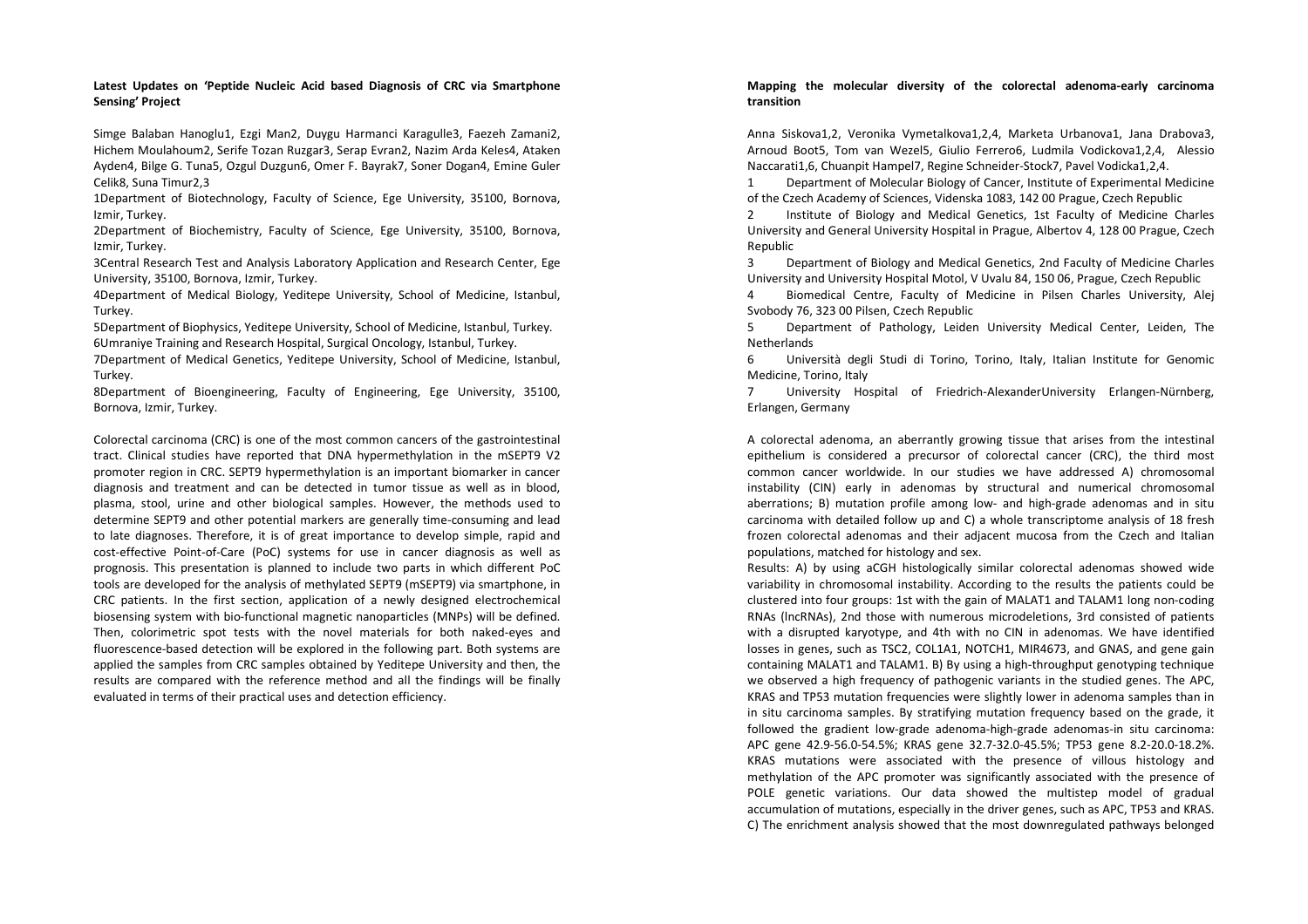to immune responses and complement activation while the most upregulated pathways were enriched predominantly in proliferation and developmentrelated Gene Ontology biological processes. In total 2,753 differentially expressed genes (DEGs) coherent between the two populations were identified. From the subset of discriminant DEGs for colorectal adenomas, 8 candidate genes AXIN2, ETV4, RNF43, CXCL12, FBLN1, GNG7, ZEB2, and SFRP1 were selected for validation on a larger population as well as for functional in vitro assays. These results suggest new candidate biomarkers for precancerous colorectal cancer stages.

Acknowledgement: This study was supported by NV18-03- 00199 and COST Action CA17118.

## **Markers of chromosomal instability associated with the clinical outcome of colorectal cancer patients**

#### Jordi Camps

Translational Colorectal Cancer Genomics, Gastrointestinal and Pancreatic Oncology Team, IDIBAPS, Barcelona, Spain

Although extensive biomarker-driven research has identified risk predictors for disease recurrence, selection of early-stage colon cancer patients for potential disease progression is still based on clinicopathological criteria. Although more than 80% of colorectal cancers exhibit chromosomal instability (CIN), its role in clinical outcome is still uncertain. CIN-driven intratumor heterogeneity has emerged as a biomarker associated with shorter survival in some cancer types. Accordingly, we have investigated the prognostic and predictive value of copy-number intratumor heterogeneity and tumor aneuploidy, measured as the number of subclonal CNA segments and the copy-number alteration (CNA) load, respectively. In a first cohort of early-stage colon cancer ( $N = 84$ ), increased levels of copy-number heterogeneity and aneuploidy are fundamentally associated with poor outcome in stage II colon cancer. In contrast, the amount of subclonal mutations does not correlate with disease relapse. In addition, the gain of the chromosome arm 13q and loss of heterozigosity at 17q are more frequently identified in tumors from patients that developed recurrence. Clustering samples from three independent patient cohorts with colorectal advanced adenomas ( $N = 80$ ), stage I ( $N = 37$ ) and stage II ( $N = 98$ ) adenocarcinomas, we found that the CNA load accumulated a significant increase over tumor progression (Annova's P < 0.0001). Moreover, levels of copy-number intratumor heterogeneity also exhibited an incremental escalation from adenomas to early-stage carcinomas (Mann-Whitney's  $P = 0.04$ ). In summary, although further studies (prospective, if possible) are needed, our data demonstrates that genomic aberrations are promising biomarkers for patient stratification in early colorectal cancer.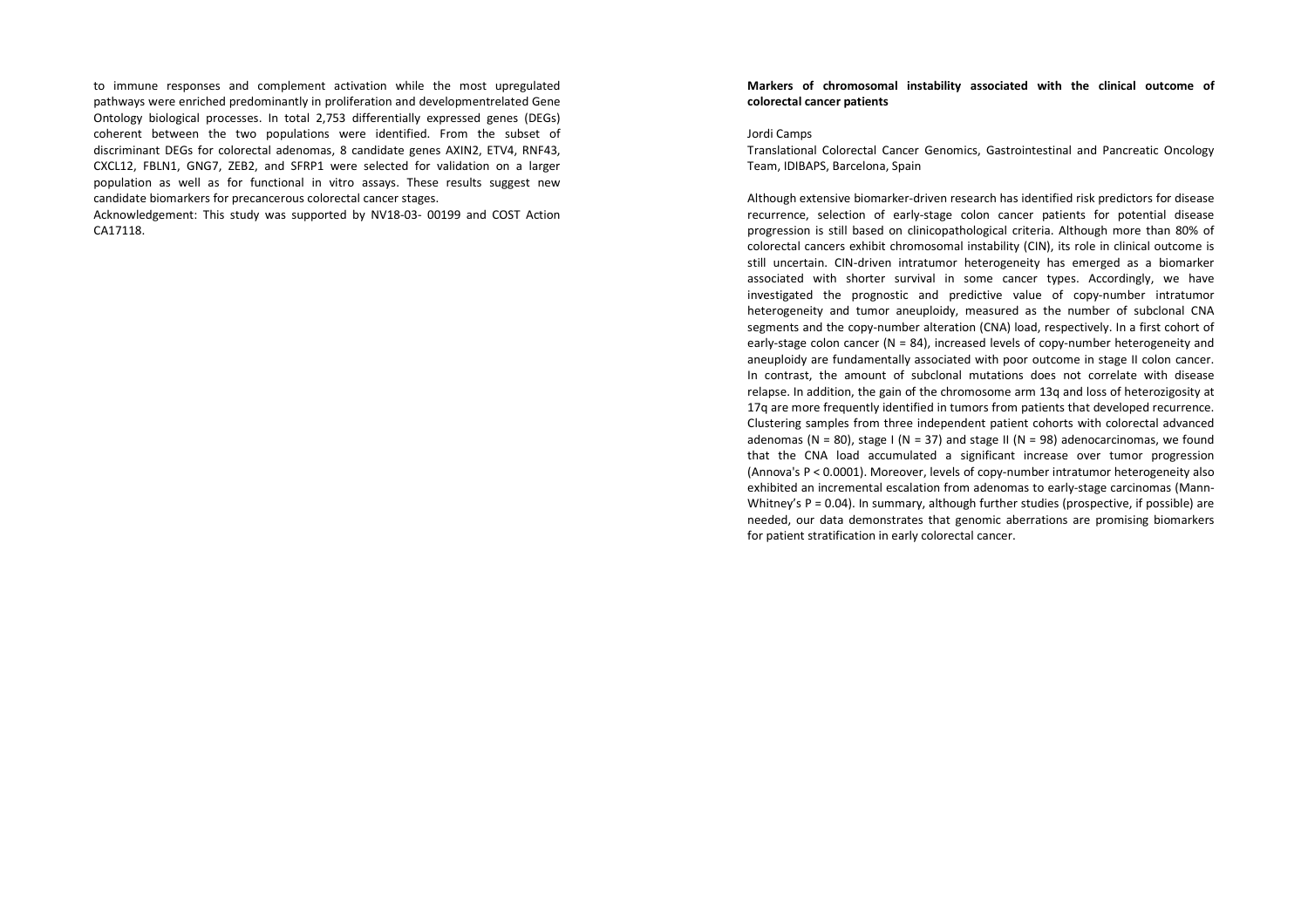#### **SMAD4-201 transcript as a putative biomarker in colorectal cancer**

Tamara Babic1, Sandra Dragicevic1, Marko Miladinov2, Zoran Krivokapic2,3,4, Aleksandra Nikolic1

1Institute of Molecular Genetics and Genetic Engineering, University of Belgrade, Belgrade Serbia

2Clinic for Digestive Surgery, Clinical Center of Serbia, Belgrade, Serbia 3Faculty of Medicine, University of Belgrade, Belgrade Serbia 4Serbian Academy of Sciences and Arts, Belgrade, Serbia

Transcripts with alternative 5'-untranslated regions (UTRs) result from the activity of alternative promoters and they can determine gene expression by influencing its stability and translational efficiency, thus executing complex regulation of developmental, physiological and pathological processes. Transcriptional regulation of human SMAD4, a key tumor suppressor deregulated in most gastrointestinal cancers, entails four alternative promoters. These promoters and alternative transcripts they generate remain unexplored as contributors to the SMAD4 deregulation in cancer. The aim of this study was to investigate the relative abundance of the transcript SMAD4- 201 in colorectal cell lines and tissues in order to establish if its fluctuations may be associated with colorectal cancer (CRC).

Relative abundance of SMAD4-201 in total SMAD4 mRNA was analyzed using quantitative PCR in a set of permanent human colon cell lines and tumor and corresponding healthy tissue samples from patients with CRC.

The relative abundance of SMAD4-201 in analyzed cell lines varied between 16% and 47%. A similar relative abundance of SMAD4-201 transcript was found in the majority of analyzed human tumor tissue samples, and it was averagely 20% lower in nonmalignant in comparison to malignant tissue samples (p=0.001). Transcript SMAD4-202 was not detectable in any of the analyzed samples, so the observed fluctuations in the composition of SMAD4 transcripts can be attributed to transcripts other than SMAD4-201 and SMAD4-202.

The expression profile of SMAD4-201 in human tumor and non-tumor tissue samples may indicate the translational potential of this molecule in CRC, but further research is needed to clarify its usability as a potential biomarker for early diagnosis.

## **Exploring the value of hematological parameters as predictive factors in patients with anal squamous cell cancer treated with radical chemoradiotherapy**

Mladen Marinkovic1, Suzana Stojanovic-Rundic1,2, Vesna Plesinac Karapandzic1,2, Dusica Gavrilovic3, Radmila Jankovic4, Richarda M. de Voer5, Sergi Castellvi-Bel6, Zoran Krivokapic2,7, Milena Cavic4

1Clinic for Radiation Oncology and Diagnostics, Department of Radiation Oncology, Institute for Oncology and Radiology of Serbia, Belgrade, Serbia

2Faculty of Medicine, University of Belgrade, Belgrade, Serbia

3Data Center, Institute for Oncology and Radiology of Serbia, Belgrade, Serbia

4Department of Experimental Oncology, Institute for Oncology and Radiology of Serbia, Belgrade, Serbia

 5Department of Human Genetics, Rabdoud Institute of Molecular Life Sciences, Radboud University Medical Center, Nijmegen, The Netherlands

6Gastroenterology Department, Institut d' Investigacions BiomèdiquesAugust Pi i Sunyer (IDIBAPS), Centro de Investigación Biomédica en Red de Enfermedades Hepáticas y Digestivas (CIBERehd), Hospital Clínic, Barcelona, Spain 7Clinic for Digestive Surgery, Clinical Center of Serbia, Belgrade, Serbia

Background: Historically, the treatment of choice for anal carcinoma (AC) had been abdominoperineal resection (APR). Radical radiotherapy with concurrent 5-fluorouracil plus mitomycin C chemotherapy (CRT) was later established as standard therapy, although with a failure rate of 20–30%. The aim of this study was to evaluate the outcomes after radical CRT, prognostic and predictive factors and patterns of failure. Patients and methods: This study included 47 patients treated with radical CRT for patohistologicaly confirmed anal squamous cell carcinoma. Analyzed haematological parameters included: neutrophil-to-lymphocyte ratio (NLR), platelet-to-lymphocyte ratio (PLR), and haemoglobin level. Tumor response was assessed at 24 weeks from CRT completion. Follow-up was performed every 3 months during the first two years, and every 6 months thereafter.

Results: A complete clinical response (CR) was detected in 30 patients (63.8%). Patients who did not achieve a 6-months CR and those who had a CR after 6 months but then relapsed were referred to surgical treatment. With combined CRT and surgical salvage treatment the CR rate was 80.9%. Patients with CR after 6 months had significantly longer DFS, PFS, and OS. The final logistic regression model included pretreatment haemoglobin level and treatment break period. A significant effect on the 6-month response was confirmed for PLR  $(p = 0.03)$ .

Conclusions: Important prognostic factors associated with CR were baseline haemoglobin level and period of treatment interruptions. Potential haematological prognostic factors could be PLR and NLR, which can be routinely determined by lowcost and minimally invasive methods.

Keywords: anal cancer, chemoradiotherapy, hematological parameters.

Acknowledgements: This study is based upon work from COST Action CA17118, supported by COST (European Cooperation in Science and Technology); www.cost.eu. This study was supported by the Ministry of Education and Science of the Republic of Serbia (Agreement No. 451-03-68/2022-14/200043). MC is supported by the Science Fund of the Republic of Serbia (PROMIS TRACEPIGEN project No. 6060876).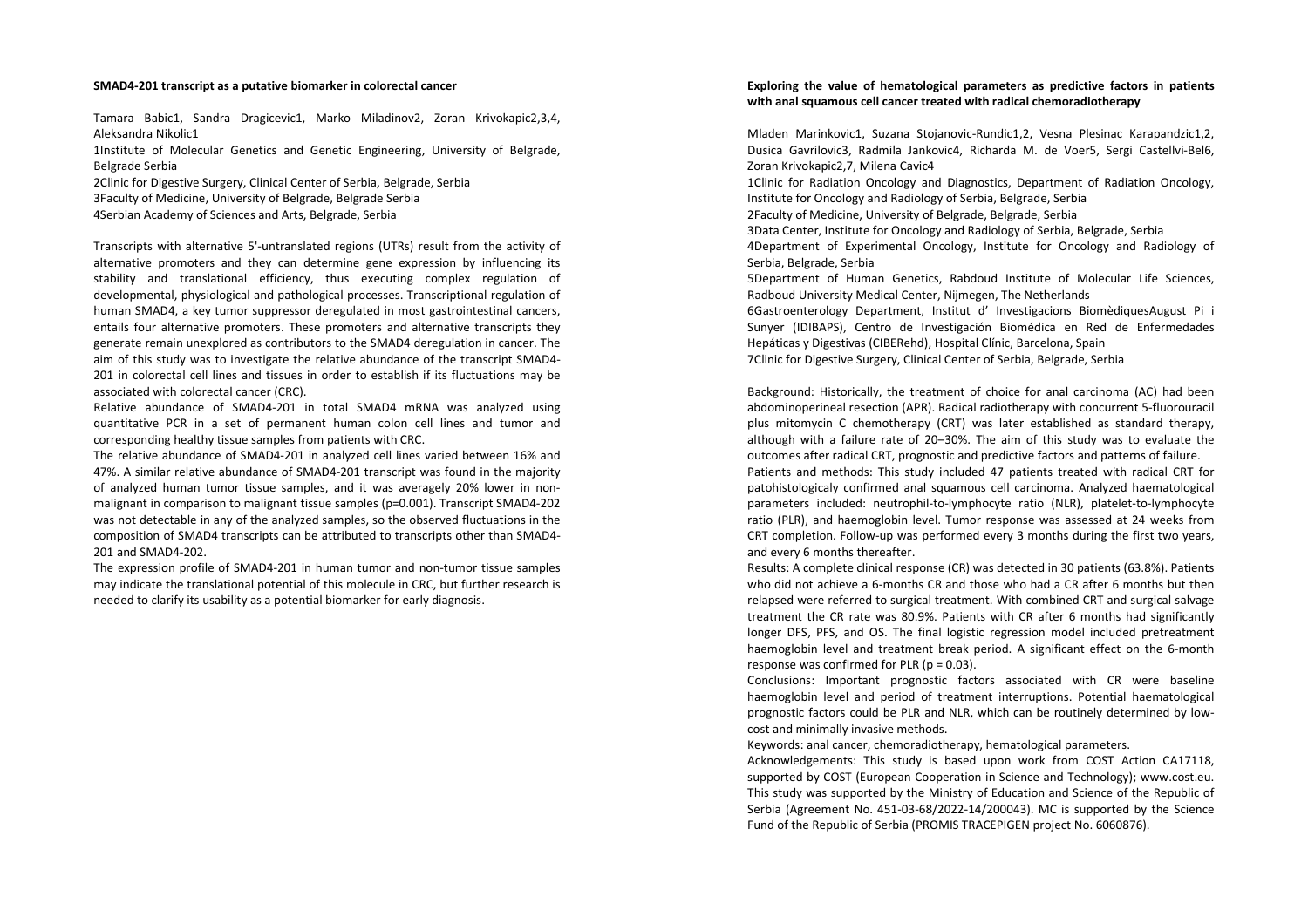## **Altered serum levels of ceramide and sphingomyelin species in patients with rectal cancer**

Jasna Bjelanovic1, Aleksandra Nikolic2, Mutay Aslan3, Marko Miladinov4, Nikola Kotur2, Zoran Krivokapic4,5,6, Sandra Dragicevic2

1Center for medical biochemistry, University Clinical Center of Serbia, Belgrade, Serbia 2Institute of Molecular Genetics and Genetic Engineering, University of Belgrade, Belgrade, Serbia

3Department of Biochemistry, Akdeniz University Medical Faculty, Antalya, Turkey 4Clinic for Digestive Surgery-First Surgical Clinic, University Clinical Center of Serbia, Belgrade, Serbia

 5School of Medicine, University of Belgrade, Belgrade, Serbia 6Serbian Academy of Sciences and Arts, Belgrade, Serbia

Background: Although dysregulation of sphingolipid metabolism might be associated with rectal cancer, there is a lack of studies examining sphingolipid metabolites and enzymes as biomarkers in this type of cancer. These molecules regulate different biological processes including the cellular response to apoptosis. In the maintenance of the balance between pro-apoptotic and pro-proliferative sphingolipids, acid ceramidase (ASAH1) is considered to have an essential role. This study aimed to investigate the diagnostic and predictive potential of sphingolipids in serum of patients with rectal cancer and to analyze the association of their circulating levels with the expression of ASAH1 and apoptosis score in tumor tissue. Materials and methods: The content of ceramides and sphingomyelins was analyzed by ultrafast liquid chromatography coupled with tandem mass spectrometry in serum samples of 22 patients with locally advanced rectal cancer (LARC) and 25 healthy individuals. The expression of ASAH1, pro-apoptotic BAX and anti-apoptotic BCL2 was analyzed by quantitative real-time PCR in tumor and corresponding healthy tissue samples of patients. Results: Among analyzed sphingolipids, significantly lower serum levels of C18 CER, C22 CER, C24 CER, C18 SM and C24 SM were observed in patients than in controls (p<0.05). For C20 CER, C22 CER and C24 CER a positive correlation with BAX/BCL2 ratio in tumor tissue was found (r=0.619, p=0.018; r=0.694, p=0.006 and r=0.601, p=0.023, respectively). Conclusion: This study showed altered serum levels of certain sphingolipid species in LARC patients, and a positive correlation between very long-chain ceramides (C20-C24) and pro-apoptotic status of tumor tissue. Although the association of sphingolipids with rectal cancer might be proposed, their diagnostic potential should be evaluated in a larger cohort of subjects.

## **Whole exome sequencing of paired colorectal carcinomas and synchronous liver metastases from the same patients**

Viktor Hlaváč1, Lenka Červenková2,3, Simona Šůsová1, Petr Holy1, Václav Liška2,4, Ondřej Fiala1,4, Ondřej Daum6, and Pavel Souček1

1Laboratory of Pharmacogenomics, Biomedical Center, Faculty of Medicine in Pilsen, Charles University, Pilsen, Czech Republic

2Laboratory of Translational Cancer Genomics, Biomedical Center, Faculty of Medicine in Pilsen, Charles University, Pilsen, Czech Republic

3Department of Pathology, Third Faculty of Medicine, Charles University, Prague, Czech Republic

 4Department of Surgery, Faculty of Medicine and University Hospital in Pilsen, Charles University, Pilsen, Czech Republic

 5Department of Oncology and Radiotherapeutics, Faculty of Medicine and University Hospital in Pilsen, Charles University, Pilsen, Czech Republic

6Department of Pathology, Faculty of Medicine and University Hospital in Pilsen, Charles University, Pilsen, Czech Republic

The present study aimed to analyze the whole exome somatic mutational spectra in retrospectively collected samples of archival FFPE specimens representing paired primary tumors and synchronous liver metastases from surgically treated patients with colorectal carcinomas. We identified small genetic alterations in individual genes and pathways in patients stratified by the response to cytotoxic therapy and overall survival.

In total, samples from 20 patients with synchronous colorectal liver metastases, diagnosed and treated at a single center, were utilized for the study. The libraries were prepared from DNA samples of primary tumors and metastatic loci, pooled in equimolar fashion and sequenced on the NovaSeq 6000 platform (Illumina). The intended average on target coverage was 200x with anticipated average duplicate rates 50%. Raw FASTQ data preprocessing was performed using the Agilent Genomics NextGen Toolkit (AGeNT) and the Genome Analysis Toolkit (GATK) according to GATK Best Practices. Identification of somatic variants and short indels was done using Mutect2 v4.2.4.1, with filtering by FilterMutectCalls tool. In order to minimize the large numbers of FFPE-related artefacts, the prioritized variants had to fulfill the following conditions: 1/ VAF>20%, 2/ supported by at least five reads, and 3/ allelic frequencies in gnomAD less than 0.001. Resulting variants were annotated using the Variant Effect Predictor (VEP) v. 98.3 and their importance was based on the VEP impact prediction. For comparisons of mutation rates between sample types and patient subgroups, for creation of somatic variant plots and the pathway analysis, we employed the Maftools 2.10 R/Bioconductor package, providing the FDR adjusted p-values.

 The most frequently mutated genes in the patients were APC (55% in primaries and 60% in metastases; Tier 1 in the Cancer Gene Census - CGC), TTN (50/40; frequently mutated genes in public exomes - FLAG), TP53 (50/45; Tier 1 CGC), MUC5AC (30/25; FLAG), SYNE1 (20/25; FLAG), and FAT4 (20/25; Tier 1 CGC) with TRIP11 (Tier 1 CGC) mutated in 30% of primaries, but only in 5% of metastases (p=0.09). Primary tumors of patients experiencing good response to chemotherapy before liver metastasis removal (CR/PR according to RECIST) had notably higher share of mutations in TRIP11 and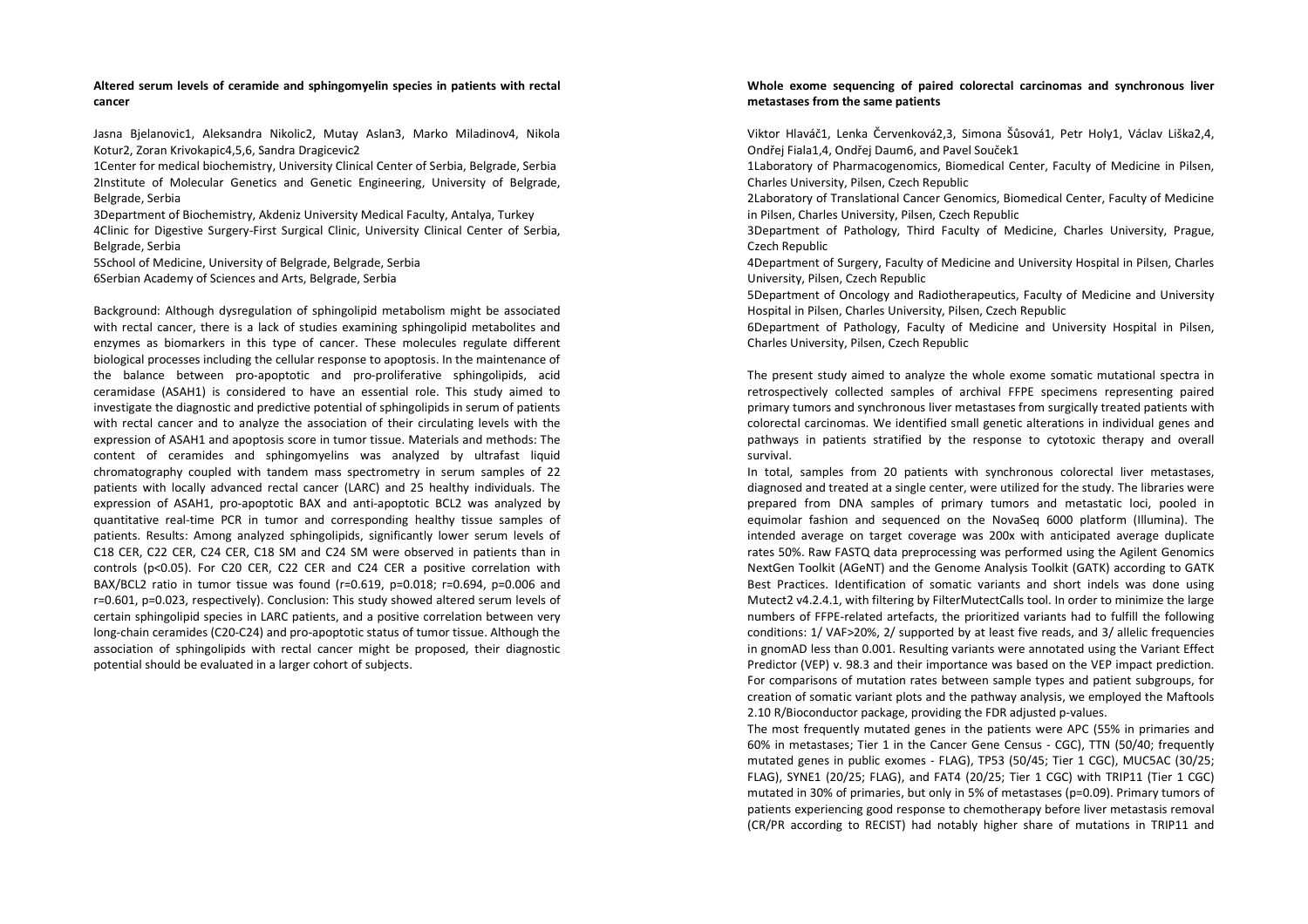FAM186A than poorly responding (PD/SD) patients. Poor responders had more frequently mutated TP53, TTN, MUC3A, and ADGRV1. Patients poorly responding to chemotherapy after metastasis resection had more frequently mutated HERC1 in their metastases than those with good response (p=0.067). Regarding pathways, the WNT pathway components were mutated more frequently in primaries and Notch and Hippo pathways in metastatic loci. Higher share of mutations in WNT, Hippo, and RTK-RAS pathways was observed in primary tumors of patients with a good response to chemotherapy compared to those with poor response.

Taken together, we report subtle changes in exome mutational profile between paired primary tumors and synchronous metastases with the exception of TRIP11 (Thyroid Hormone Receptor Interactor 11), whose higher mutation rate also associates with good response to conventional chemotherapy. After functional characterization, our data may provide a lead for studies focused on utilizing this finding in precision oncology of colorectal carcinoma.

The study was supported by the Czech Ministry of Education, Youth and Sports project no. LTC19015, EU Inter-Cost Action CA 17118 (TRANSCOLONCAN), and the Czech Health Research Council, project no. NV19-08-00113.

## **Molecular adenoma features to predict metachronous colorectal cancer risk: a nested-case control study**

Henriette C. Jodal1\*, Eddymurphy U. Akwiwu2\*, Leticia G. Leon3, Margriet Lemmens3, Pien Delis-van Diemen3, Dagmar Klotz1, Meike de Wit3, Remond Fijneman3, Monique van Leerdam4, Evelien Dekker5, Manon C.W.Spaander6, Silvia Sanduleanu7, Gerrit A. Meijer3, Michael Bretthauer1, Magnus Løberg1, Mette Kalager1, Veerle M.H. Coupé2\*, Beatriz Carvalho3\*

1 Clinical Effectiveness Research Group, University of Oslo and Oslo University Hospital, Oslo, Norway

2 Department of Epidemiology and Data Science, Amsterdam UMC – location VUmc, Amsterdam, the Netherlands

 3 Department of Pathology, The Netherlands Cancer Institute, Amsterdam, the Netherlands

4 Department of Epidemiology, Netherlands Cancer Institute, Amsterdam, the Netherlands

5 Department of Gastroenterology and Hepatology, Amsterdam University Medical Centers, Location Academic Medical Center, Amsterdam, the Netherlands

6 Department of Gastroenterology and Hepatology, Erasmus MC University Medical Center, Rotterdam, The Netherlands

7 Department of Gastroenterology and Hepatology, University Medical Centre, Maastricht, The Netherlands

\*These authors contributed equally to this work.

Introduction: In colorectal cancer (CRC) surveillance, adenoma characteristics such as size, number of adenomas, dysplasia, villous components, are used as indicators for risk of cancer and guide the surveillance interval. The current risk groups can not optimally distinguish high risk from low risk, which may result in suboptimal surveillance strategies.

Specific DNA copy number aberrations are associated with risk of adenoma-tocarcinoma progression, but these aberrations are present in only a subset of advanced adenomas. Therefore, we hypothesize that specific DNA copy number aberrations may better predict the risk of CRC than advanced adenoma.

Aim: To evaluate whether a molecularly-defined high-risk adenoma is a better risk factor for CRC than the present high risk group.

Material and methods: DNA copy number profiles were determined, by means of lowcoverage whole genome sequencing, on a series of 529 adenomas, selected from a Norwegian adenoma cohort. We retrieved detailed information on adenoma characteristics and whether adenoma patients later were diagnosed with CRC or not. By univariate and multivariate regression analysis we estimated the odds ratio of CRC by comparing adenoma patients who later were diagnosed with CRC to adenoma patients not diagnosed with CRC for the present risk groups (advanced adenoma) and for the molecularly-defined high-risk adenomas.

 Results: Molecular high-risk features were observed in 85/267 (32%) of advanced adenomas and in 27/262 (10%) of non-advanced adenomas. The odds ratio of CRC was 3.58 (p=2.84E-8) and 1.90 (p=0.012), when an advanced adenoma or molecular highrisk adenoma was detected at the baseline colonoscopy, respectively. In the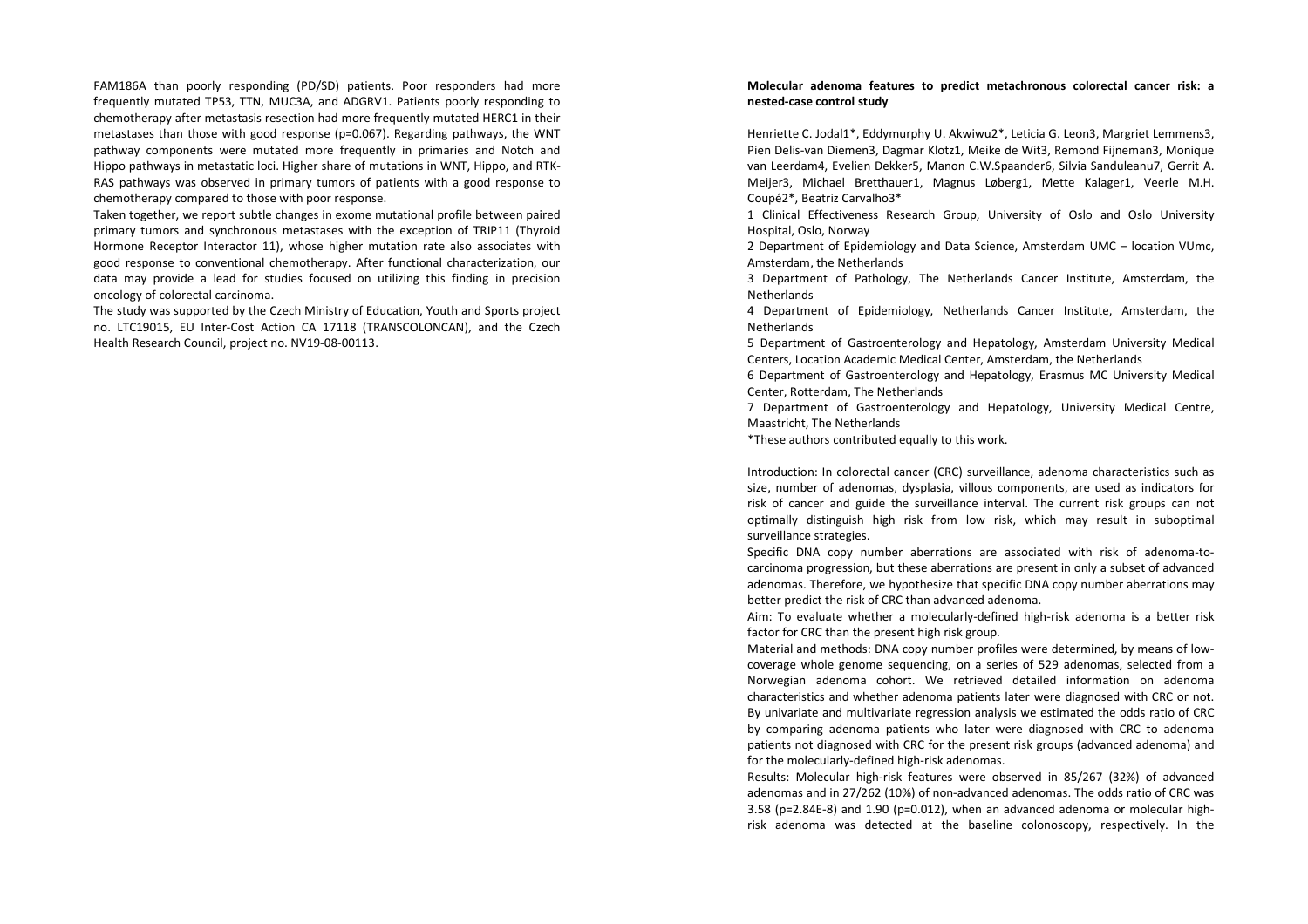multivariate regression analysis only advanced adenoma was as a significant risk factor of CRC.

 Conclusion: Molecularly-defined high-risk adenomas is associated with an increased risk of CRC. However, the advanced adenoma is a stronger predictor for risk of CRC.

## **Studying the genetic bases of hereditary colorectal cancer and polyposis**

Laura Valle, PhD Principal Investigator Hereditary Cancer Program, Catalan Institute of Oncology, IDIBELL Barcelona, Spain

Great efforts have been made in the last years to identify additional genes that explain the predisposition to colorectal cancer or polyposis observed in some individuals or families. With this objective, we have tried to identify and characterize the genetic basis of serrated polyposis; a very elusive cancer predisposing syndrome from the standpoint of genetics. On the other hand, based on the unsuccessful results obtained when trying to identify new high-penetrance genes involved in the predisposition to nonpolyposis colorectal cancer, we studied the role of low-risk alleles (polygenic risk score) in familial and early-onset nonpolyposis colorectal cancer, and the involvement of other hereditary cancer genes, in particular TP53, in the predisposition to this tumor type.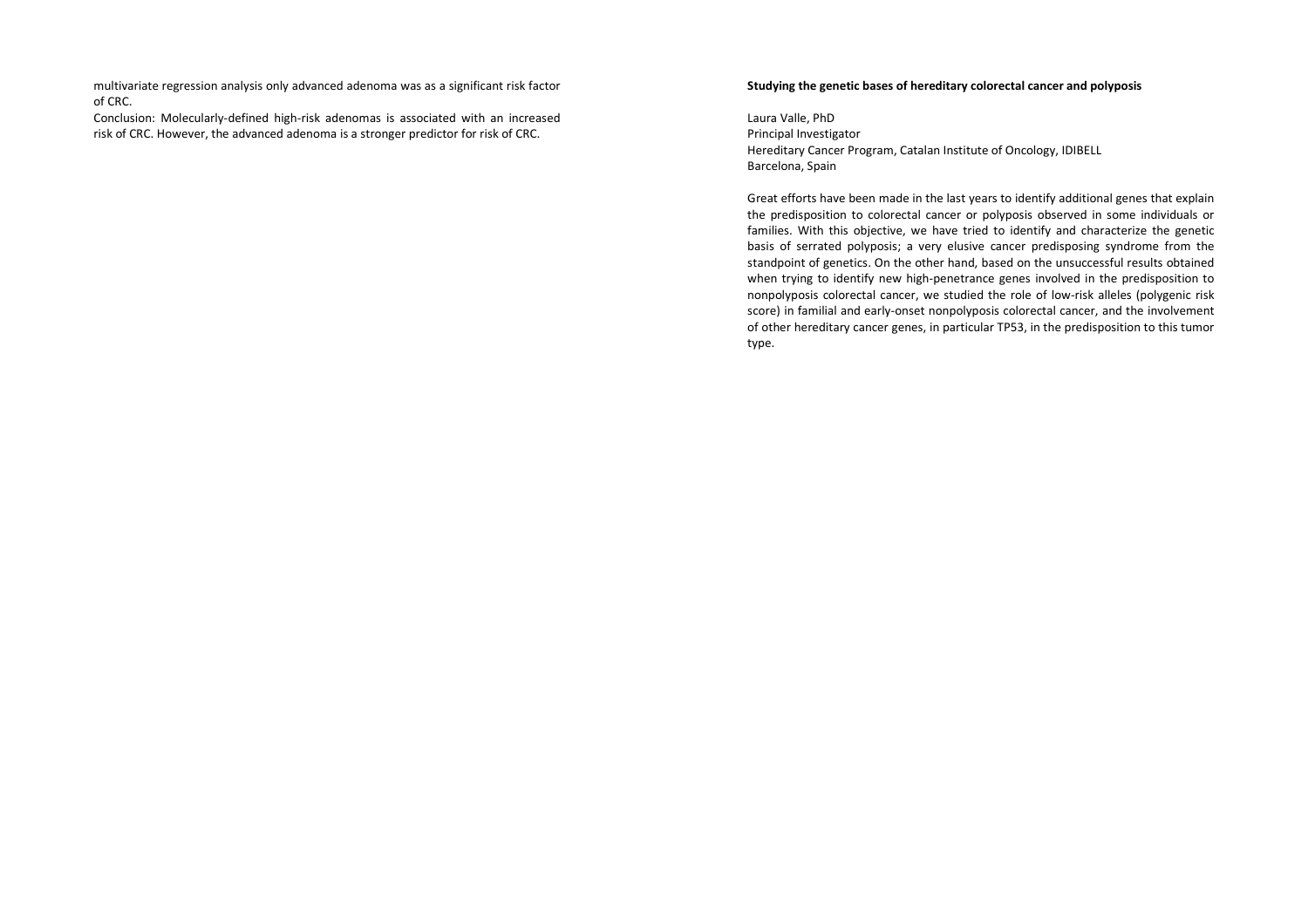#### **ATF2 – an underestimated player in aggressiveness of colon cancer**

Collaboration study: Czech Republic, Turkey, Brazil, India, Germany

Kerstin Huebner, Jan Prochazka, Katharina Erlenbach-Wuensch, Ilir Sheraj, Chuanpit Hampel, Blanka Mrazkova, Tereza Michalcikova, Anne Weißmann, Fulvia Ferrazzi, Eva-Maria Paap, Corinna Fischer, Philipp Kunze, Marie Kleisnerova, Sushmita Paul, Vijayalakshmi Mahadevan, Benardina Ndreshkjana, Melanie A. Meier, Susanne Muehlich, Carol I. Geppert, Susanne Merkel, Adriana Roehe, Sreeparna Banerjee, Arndt Hartmann, Radislav Sedlacek, Regine Schneider-Stock

The role of the stress sensor activating transcription factor 2 (ATF2) in colorectal cancer (CRC) is controversially discussed. We started our ATF2 study with an interesting finding from immunohistochemistry: there was a high intratumoral heterogeneity with loss of ATF2 at the invasion front in a cohort of 332 colon cancer patients. Low ATF2 expression was correlated with a worse prognosis. To identify the functional role of ATF2 loss, we used a panel of different in vitro and in vivo methods: CRISPR/Cas9 gene editing for ATF2, gene expression analysis, ChIP analysis, inhibitor experiments, migration and invasion assays, competition studies using mixtures of different genotypes, xenograft experiments in the chorioallantoic membrane model (CAM) and in mouse. We identified the metastasis promoter TACSTD2 (TROP2) as a novel ATF2 target gene. TROP2 expression seems to be dependent on promoter methylation. High TROP2 levels were associated with de-adhesion, the first step in metastasis, and with higher invasion and migration capabilities. ATF2low/TROP2high tumors were intrinsically stiffer. As expected for cells at the tumor invasion front, ATF2 negative tumor cells were highly resistant upon 5-FU treatment.

### **Insights from a GI-cancer genetic service – from translational research to policy changes**

#### Yael Goldberg1,2

Identification of carriers of monogenic colorectal predisposition syndromes and clinical recommendations for surveillance are based on evidence-based data and practice guidelines and are shaped by local policy. We would present some of the new data, genetic and clinical, that has been obtained in our group during the last years. This includes identification and substantiation of MCM9 as a polyposis and early-onset cancer predisposition gene; delineation of common MUTYH genetic variants in the local population, providing insights regarding the co-inheritance of BRCA and Lynch, and about the genetic landscape of Lynch syndrome in Israel. The data obtained leads to local guidelines regarding testing algorithm in Israel, that will be discussed.

1Raphael Recanati Genetic Institute, Rabin Medical Center – Beilinson Hospital, Petach Tikva, Israel 2Sackler Faculty of Medicine, Tel Aviv University, Tel Aviv, Israel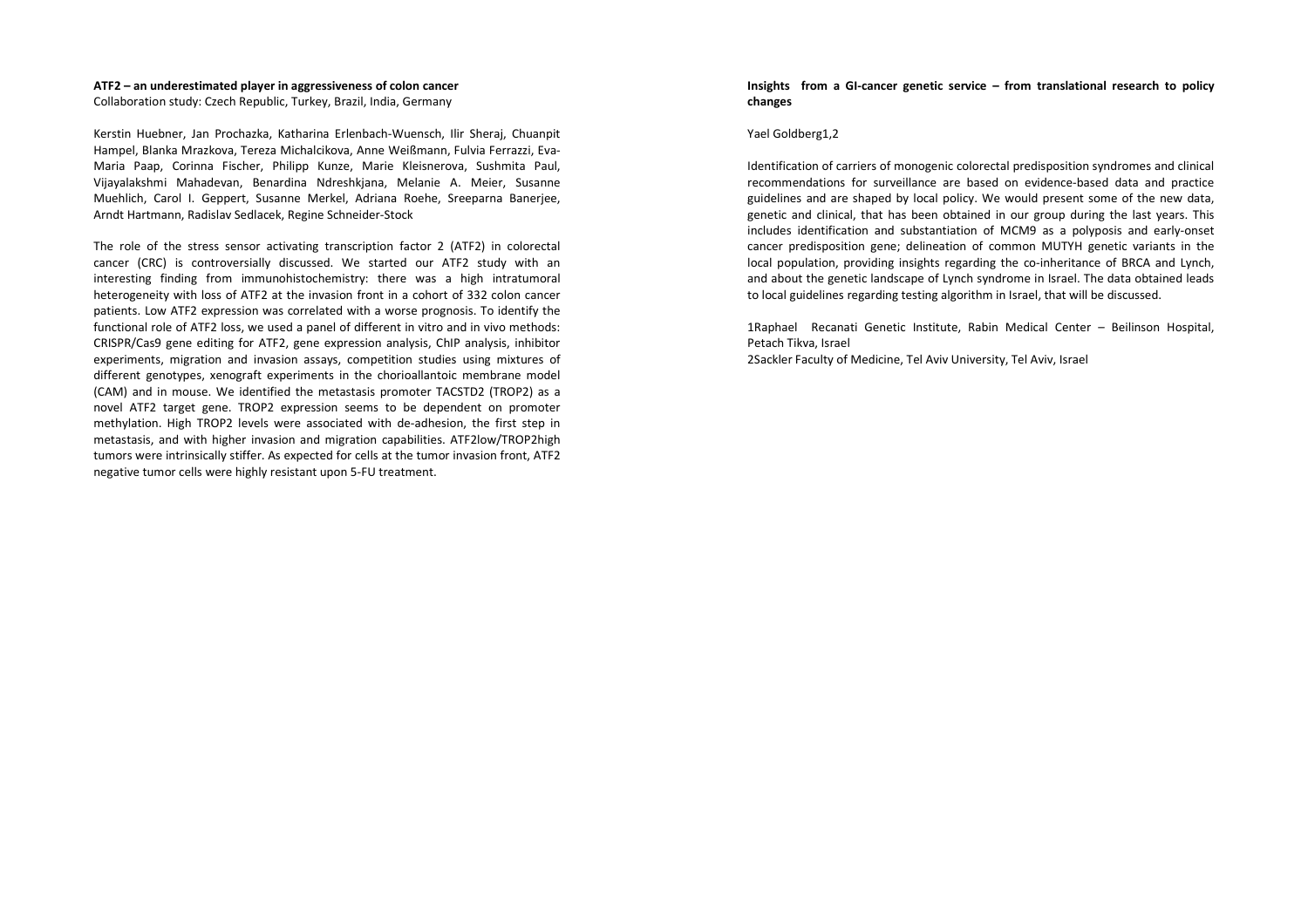### **Molecular mechanisms for the role of Aldo-keto Reductases as biomarkers in gastrointestinal cancers**

#### Sreeparna Banerjee

Department of Biological Sciences, Middle East Technical University, Ankara, Turkey. banerjee@metu.edu.tr

Deregulation of metabolic pathways has increasingly been appreciated as a major driver of cancer in recent years. Cancer-associated alterations in metabolism include enhanced glycolysis and the preferential use of metabolic pathways for the production of biomass and nicotinamide adenine dinucleotide phosphate (NADPH). Aldo-keto reductases (AKRs) are NADPH dependent cytosolic enzymes that can catalyze the reduction of carbonyl groups to primary and secondary alcohols. AKR1B1 catalyzes the conversion of excess glucose to sorbitol while AKR1B10 can reduce a number of different reactive aldehydes including retinal. High expression of AKR1B1 in the colon and AKR1B10 in the liver (but not the colon) are associated with worse prognosis. Mechanistically, AKR1B1 was shown to enhance metastatic spread; moreover, it may play an important role in modulating the tumor microenvironment for cancer progression. AKR1B10 plays a role in modulating fatty acid metabolism and activation of nutrient sensing pathways. Overall, although AKR1B1 and AKR1B10 have similar structures, their expression in different tumor types can lead to highly diverse outcomes.

Acknowledgement: The study was carried out as a part of the COST action CA17118. TÜBİTAK project no. 118Z116 provided the funding.

### **SMART DRUG DELIVERY PLATFORMS FOR CANCER TREATMENT**

Anton FICAIa-d, Elena IONICAe, Denisa FICAIa,b, Ecaterina ANDRONESCUa-d a National Research Center for Food Safety, University POLITEHNICA of Bucharest, Spl Independentei 313, Bucharest, Romania);

b National Centre of Micro and Nanomaterials, University POLITEHNICA of Bucharest, Spl Independentei 313, Bucharest, Romania;

c Department of Science and Engineering of Oxide Materials and Nanomaterials, Faculty of Chemical Engineering and Biotechnology; University POLITEHNICA of Bucharest, Gh Polizu 1-7, Bucharest, Romania;

d Academy of Romanian Scientists, Ilfov st. 3; Bucharest, Romania

 e University Bucharest, Faculty of Biology, Department of Biochemistry and Molecular Biology, Splaiul Independentei 91-95, Bucharest, Romania;

Keywords: drug delivery platforms; smart and triggered delivery; cancer treatment

The presentation is intending to organized in two major parts. The first part will include some of our results related to the development of diffrent materials for cancer treatments: antitumoral composite materials based on COLL/HA and loaded with specific nanoparticles (Fe3O4, AgNPs) and substances (citostatics); porous materials loaded with citostatics; nanostructures for targeted delivery. COLL/HA composite materials were developed for bone grafting and regeneration. When the bone mass loss is associated with tumor resection, the as created defects can be filled with such composite materials. Their major role is to assure antitumoral efect and for this reason the cummulative of chemotherapy (assured by the proper delivery of cytostatics), hyperthermia (generated by the proper iradiation of the magnetite loaded in teh composite material), fotothermia (generated by AgNPs, for instance). It is important to mention that these composites can act as smart DDS and can assure personalized therapy. Magnetic nanoparticles decorated with AgNPs can be also used as targeted drug delivery systems, if proper receptors are adsorbed onto the surface. These can be loaded with specific cytostatics which are expected to be delivered intracellularly. Porous materials were also exploited as potential support and carrier for specific drugs, including cytostatics and some of them already highlighted a targeted delivery capacity. Based on these results, some directions of potential future colaborations will be highlighted.

#### References

Andronescu, E., Ficai, M., Voicu, G., Ficai, et al. (2010) Synthesis and characterization of collagen/hydroxyapatite: magnetite composite material for bone cancer treatment, J Mater Sci-Mater M, 21, 2237-2242.

 Ficai, D., Sonmez, M., Georgiana Albu, M., Mihaiescu, D. E., et al. (2015) Antitumoral materials with regenerative function obtained using a layer-by-layer technique, Drug Des. Dev. Ther., 9, 1269-1279.

 Iliescu, R. I., Andronescu, E., Ghitulica, C. D., Voicu, G., et al. (2014) Montmorillonitealginate nanocomposite as a drug delivery system incorporation and in vitro release of irinotecan, Int J Pharmaceut, 463, 184-192.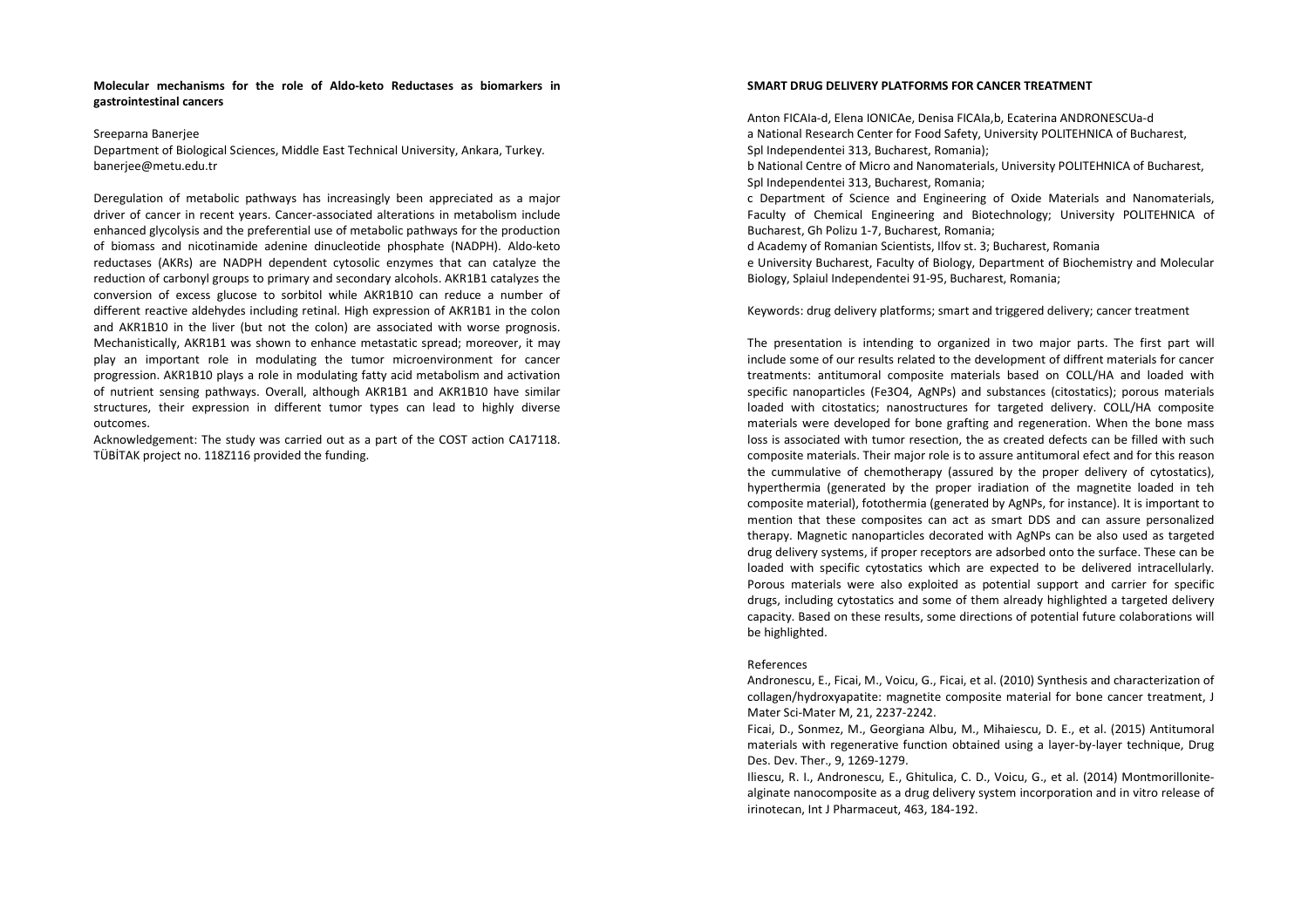Codina MOVILEANU, Denisa FICAI, Anton FICAI, Manuela CĂLIN, et al.; Smart nanoparticles for improved cell internalization; A/00339/15.06.2021.

 Denisa FICAI, Ecaterina ANDRONESCU, Maria SONMEZ, Anton FICAI, et al., Multifunction systems of the magnetite/thioacids/Ag or Au type, to be employed in cancer diagnosis and guided treatment, RO129824B1.

## **The many faces of colorectal cancer immunity: implications for disease progression and therapy**

Noel FCC de Miranda, in representation of the Cancer Immunogenomics lab of the Leiden University Medical Center, The Netherlands.

The advent of checkpoint blockade immunotherapy has underscored the essential role that the immune system plays in cancer progression but, chiefly, it has consolidated the expectation that immune cells and immune-related processes can be converted into powerful therapeutic tools.

In this talk I will discuss work performed by my lab where we applied multidimensional technologies to characterize the immune contexture of colorectal cancers at early and advanced stages of tumor progression, with an eye on the development of immunotherapeutic solutions.

The activation of innate immune pathways and, in particular, the establishment of macrophage-cancer cell communities were shown to be notorious features of colorectal cancer onset and progression. Such interactions may be disrupted by the targeting of immunological axis like the ones mediated by CD47-SIRP<sup>®</sup>. In advanced cancers, we identified attractive targets for immunotherapeutic intervention including neoantigen-reactive T cells as well as innate lymphocytes with hallmarks of anti-cancer immunity. Both could be exploited in the context of antigen-targeted or cellular-based therapies.

 In sum, the future outlook for the application of immunotherapies for the treatment of colorectal cancer is a promising one. The expectation is that, depending on patients' characteristics and immunological and molecular features of their tumors, tailored immunotherapeutic approaches will be applicable to a significant proportion of colorectal cancer patients.